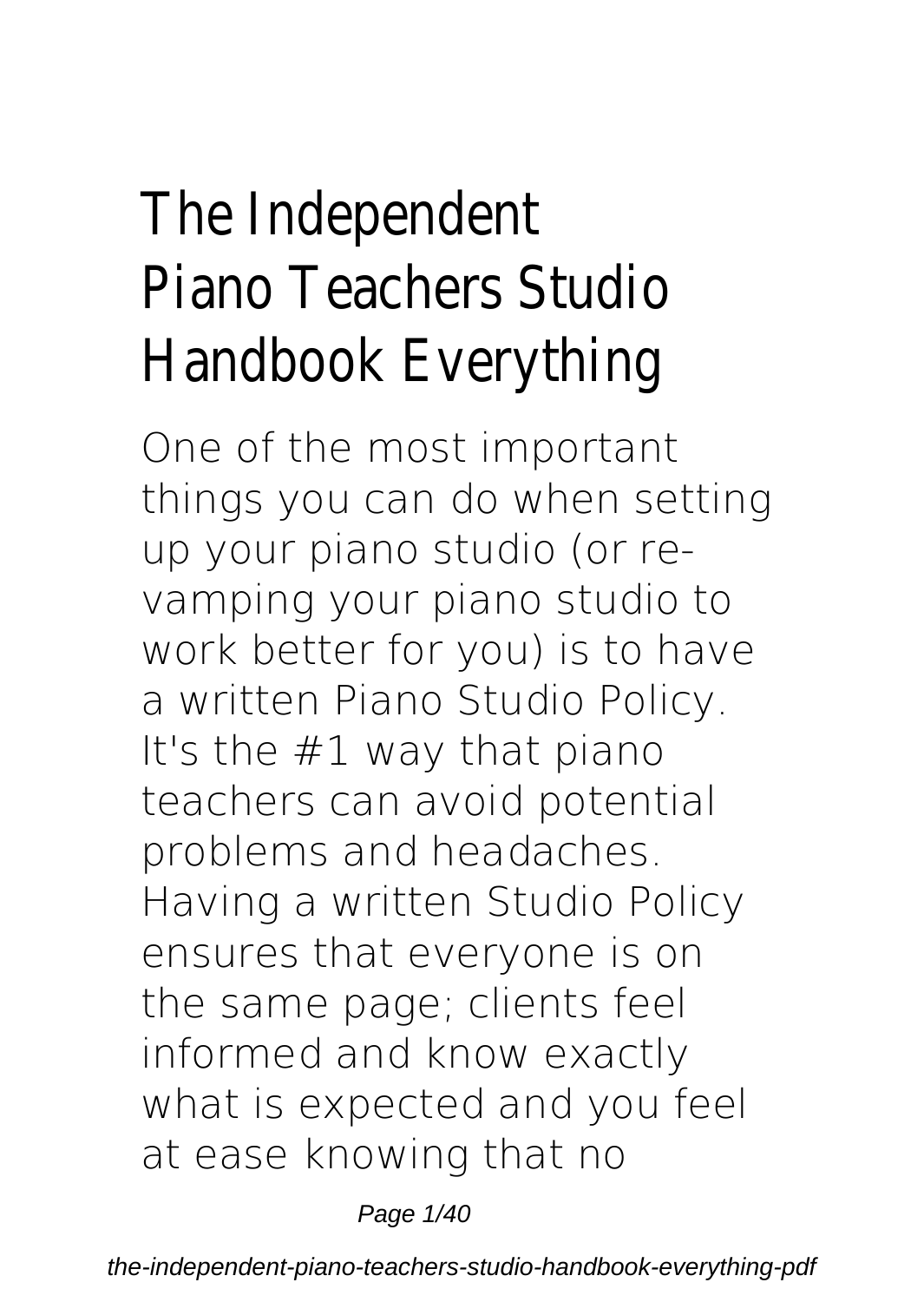#### 'surprises' will pop up during the year.

Since the beginning in 2008, Elizabeth's Music Studio has been continually growing. Our team now encompasses seasoned experts, such as professional independent music teachers, assistant music teachers, technical directors and producers, and office administrators. No one knows her business more than Beth Gigante Klingenstein and it is demonstrated in her newest publication The Independent Piano Teacher's Studio Handbook. Her premise is that whether you are a seasoned

Page 2/40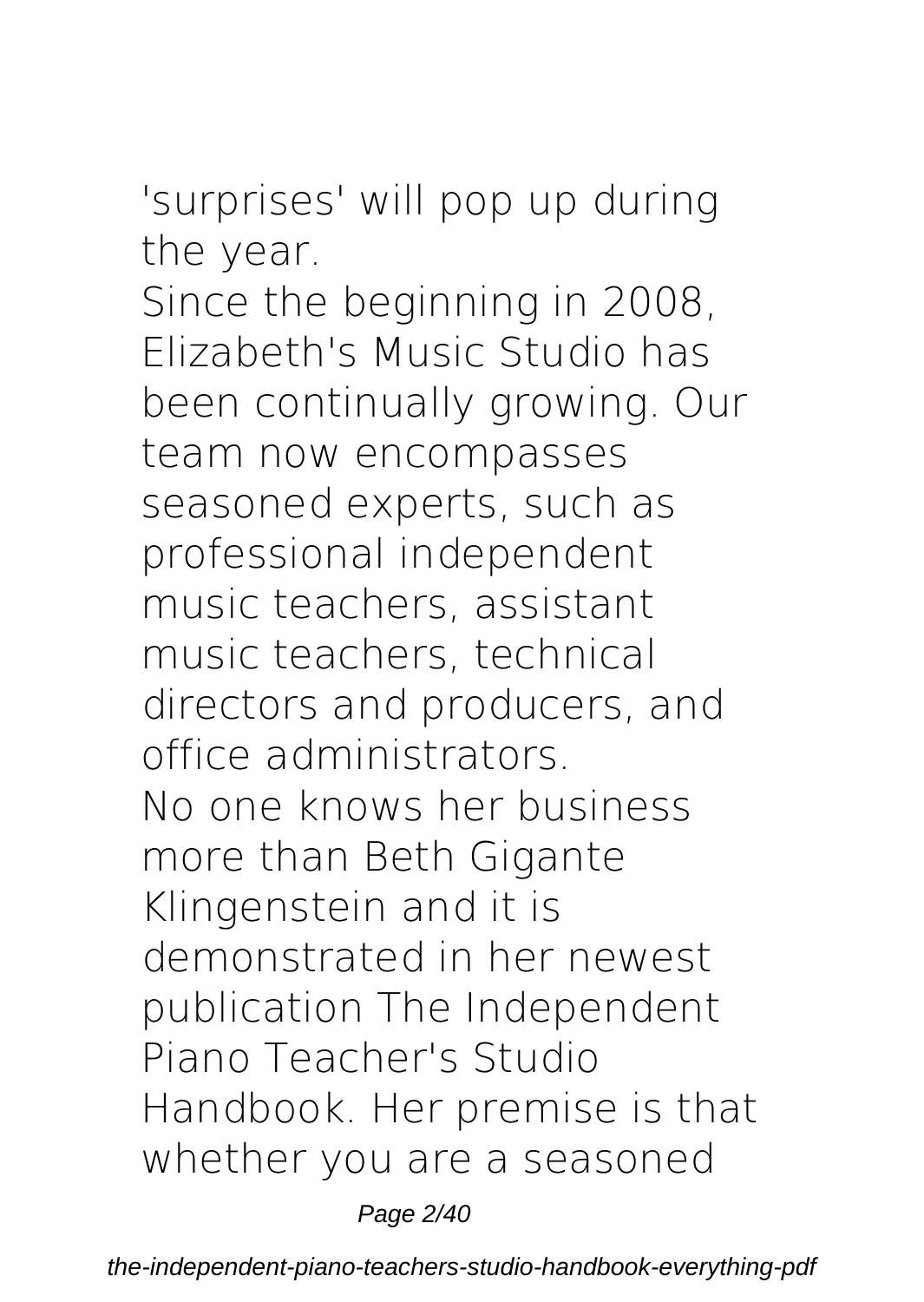#### professional or new to the business of independent teaching there is something for you!

Eric Van De Vort, Independent Piano Teacher Weekly piano lessons for adults and school age students during the school year. My teaching calendar follows the Ann Arbor Public School Calendar. **The Independent Piano Teachers Studio** The Independent Piano Teacher's Studio Handbook: Everything You Need to Know for a Successful Teaching Studio [Beth Gigante Klingenstein] on Amazon.com. \*FREE\* shipping on qualifying

Page 3/40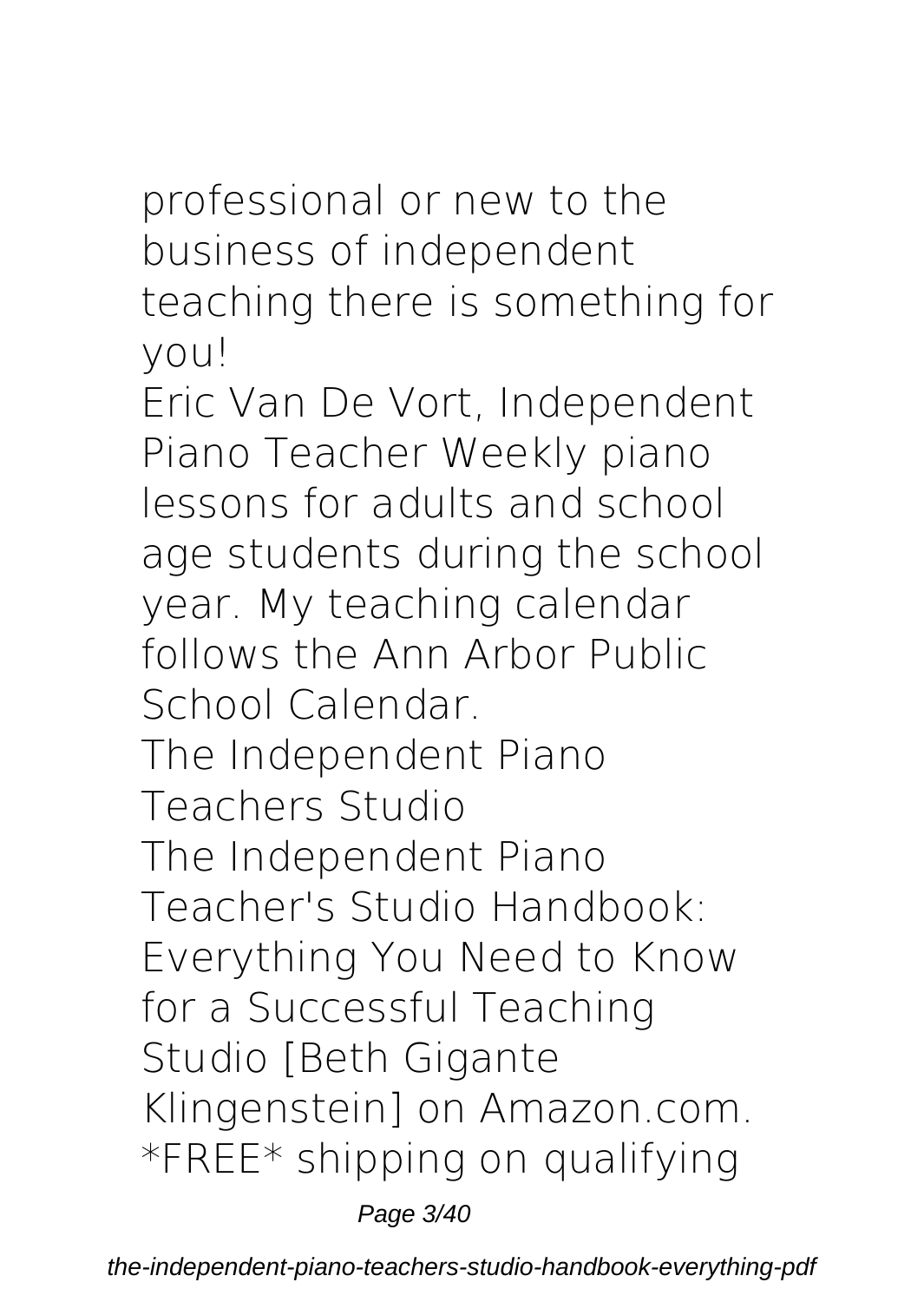offers. (Educational Piano Library). This handy and thorough guide is designed to help the independent piano teacher in all aspects of running his/her own studio.

**The Independent Piano Teacher's Studio Handbook ...** Use features like bookmarks, note taking and highlighting while reading The Independent Piano Teacher's Studio Handbook: Everything You Need to Know for a Successful Teaching Studio. The Independent Piano Teacher's Studio Handbook: Everything You Need to Know for a Successful Teaching Studio -

Page 4/40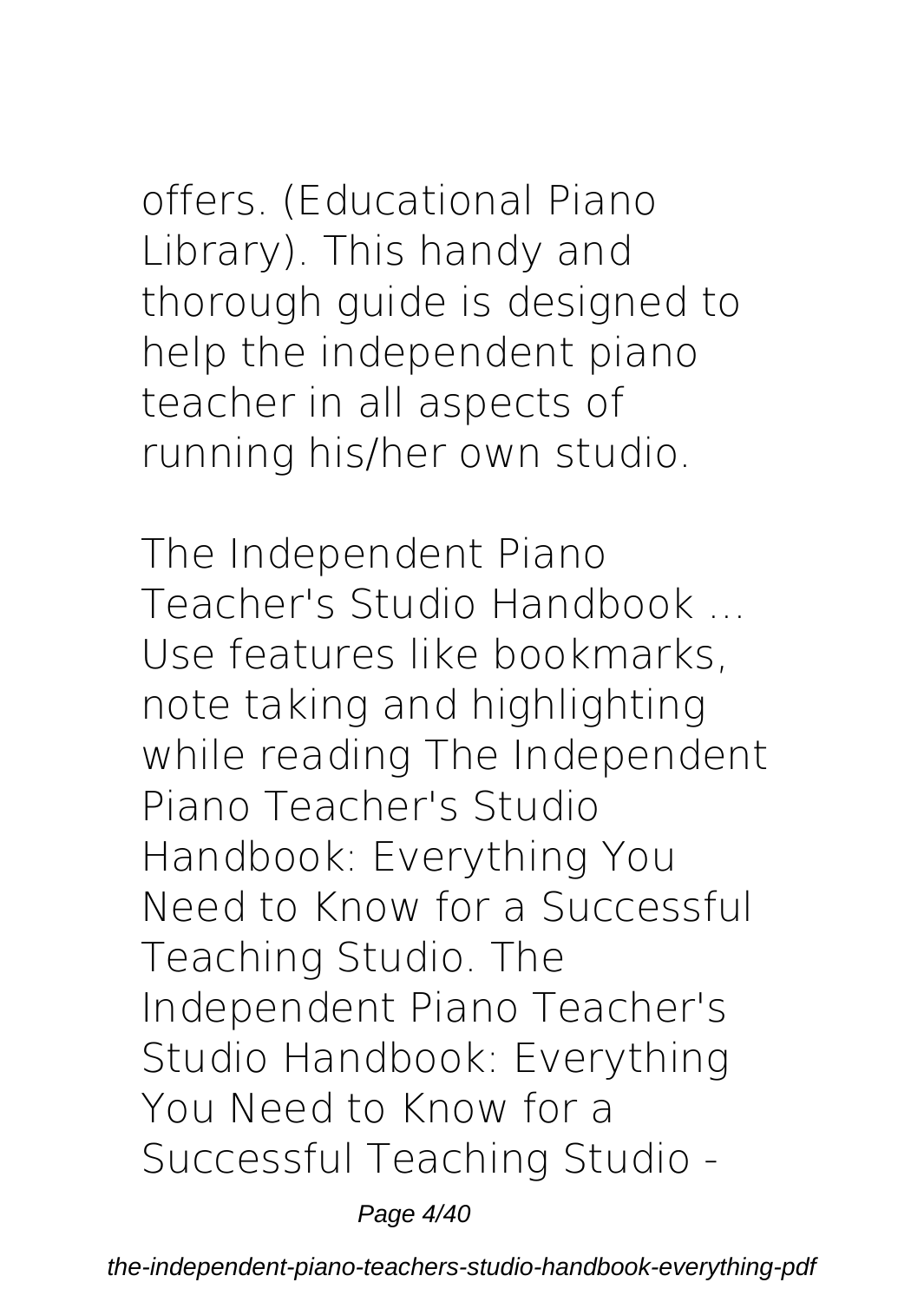Kindle edition by Beth Gigante Klingenstein.

**The Independent Piano Teacher's Studio Handbook ...** The Independent Piano Teacher's Studio Handbook. by Beth Klingenstein . References to MTNA Web Content: Chapter 5 – Setting Rates. MTNA 2005 Member Survey . Chapter 8 – Taxes, Insurance, and Retirement Funds. Brief Tax Guide for the Independent Music Teacher (Available as a Members-Only Feature)

**The Independent Piano Teacher's Studio Handbook** No one knows her business

Page 5/40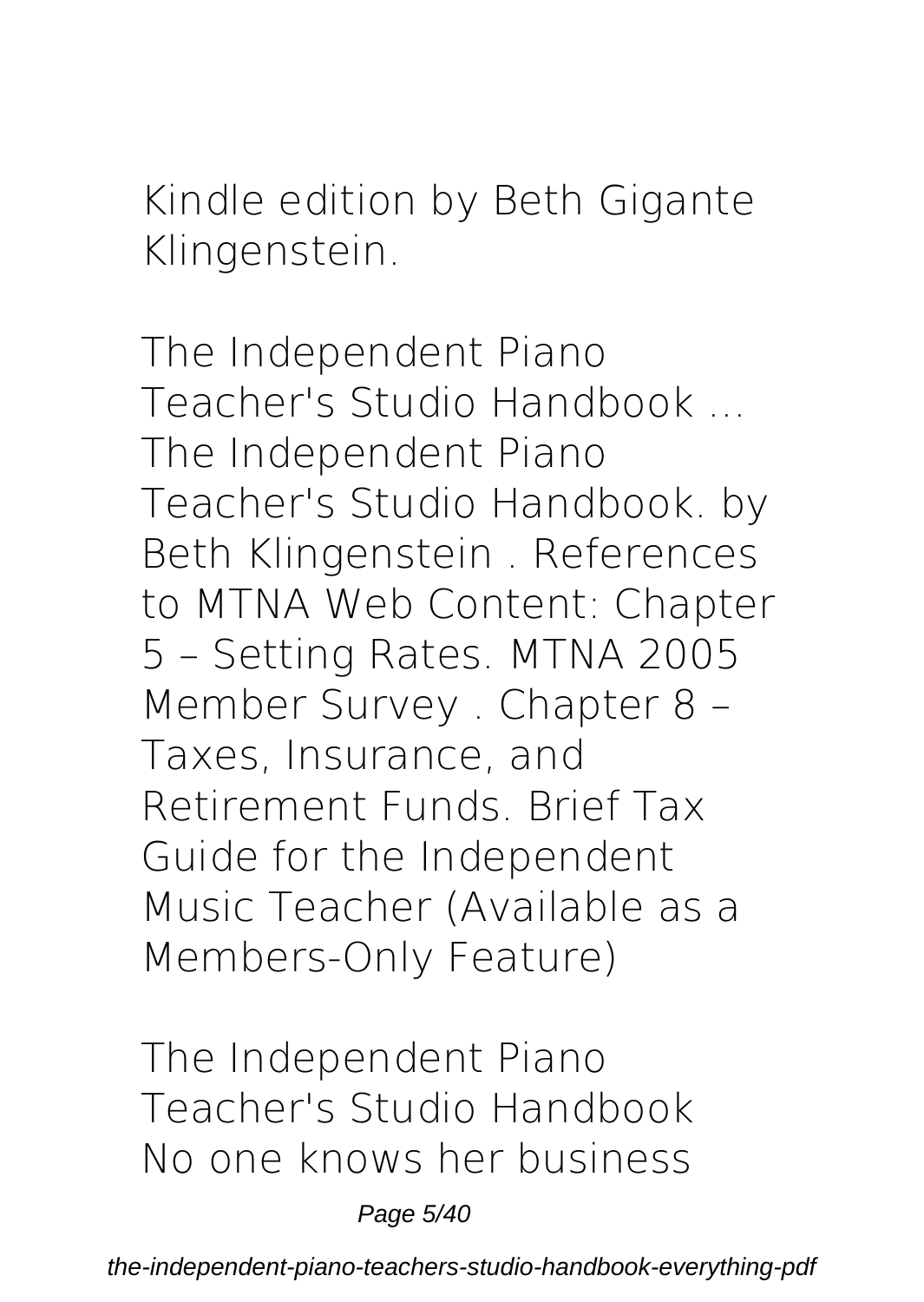more than Beth Gigante Klingenstein and it is demonstrated in her newest publication The Independent Piano Teacher's Studio Handbook. Her premise is that whether you are a seasoned professional or new to the business of independent teaching there is something for you!

**The Independent Piano Teacher's Studio Handbook. - Free ...**

(Educational Piano Library). This handy and thorough guide is designed to help the independent piano teacher in all aspects of running his/her

Page 6/40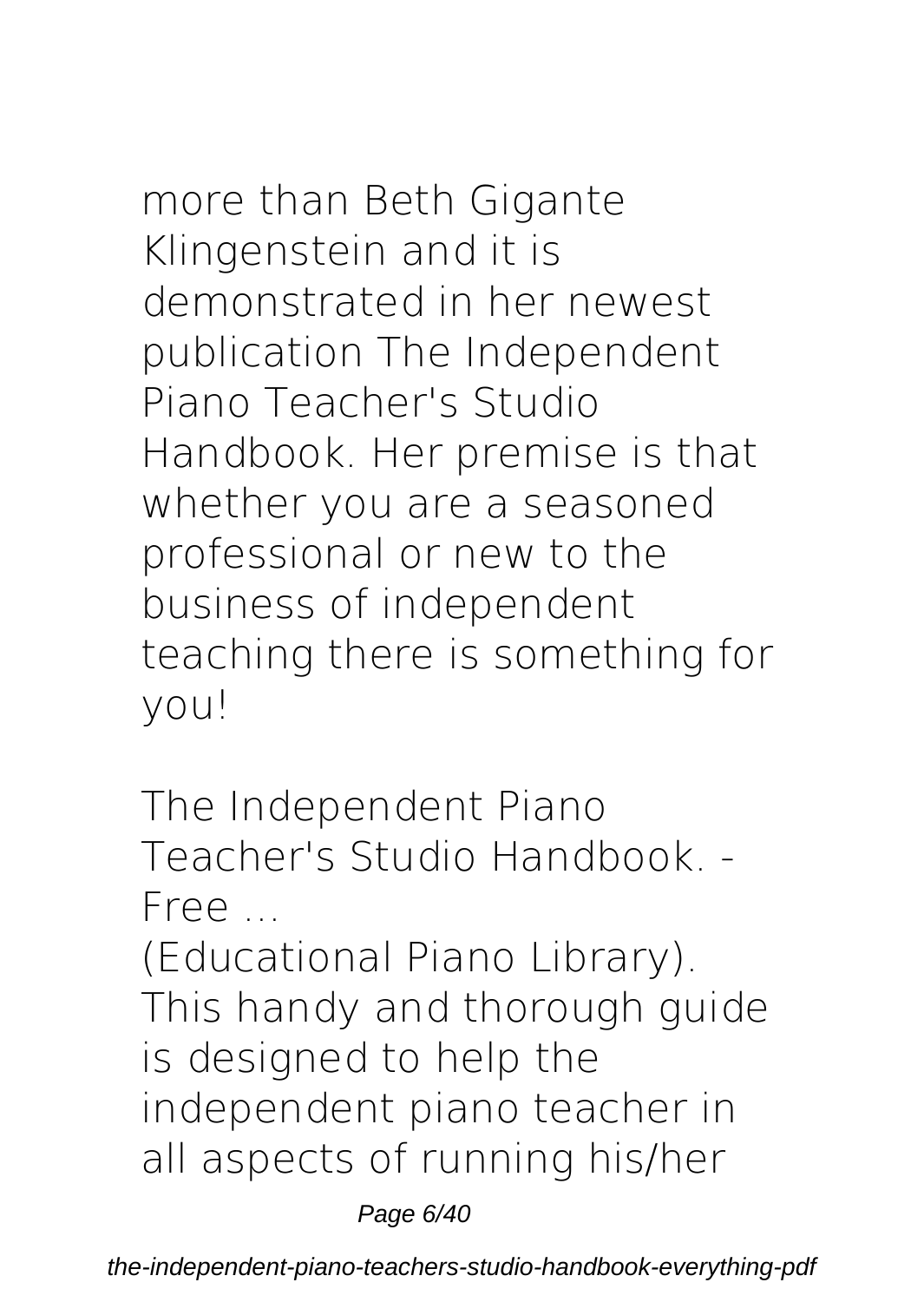own studio. Whether it be business practices such as payment plans, taxes, and marketing, or teaching tips involving technique, composition, or sight reading, this all-inclusive manual has it all! Topics include: Developing and Maintaining a ...

**The Independent Piano Teacher's Studio Handbook, de Beth ...**

Kirsten West Piano Studio Excellence in music education through the study of piano I am an independent piano teacher located in Pleasant Hill, CA offering individual instruction in piano and theory. My goal in

Page 7/40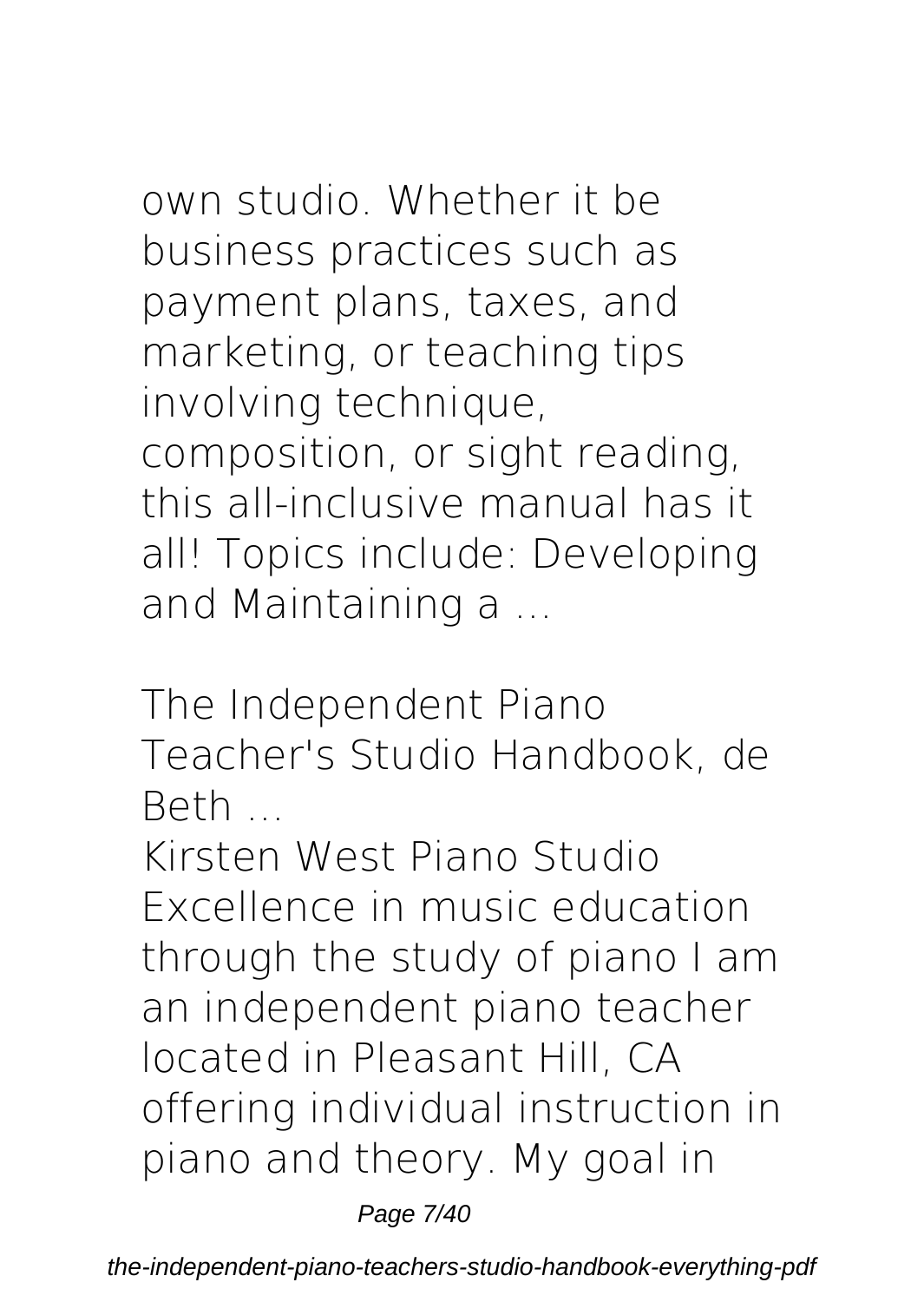#### working with students is to help them develop their talents and give them the skills they need to enjoy music…

**Kirsten West Piano Studio** Piano lessons are taught at this home studio by Lynn Kleisler, NCTM, who is an independent, nationally certified, piano teacher in Suffolk, Virginia. The studio features a Yamaha professional studio upright, a Baldwin/Hamilton console, several keyboards, and a computer music lab. Students, ages five to adult, can enroll in 30, 45 and 60 minute private lessons. Group classes are also offered.

Page 8/40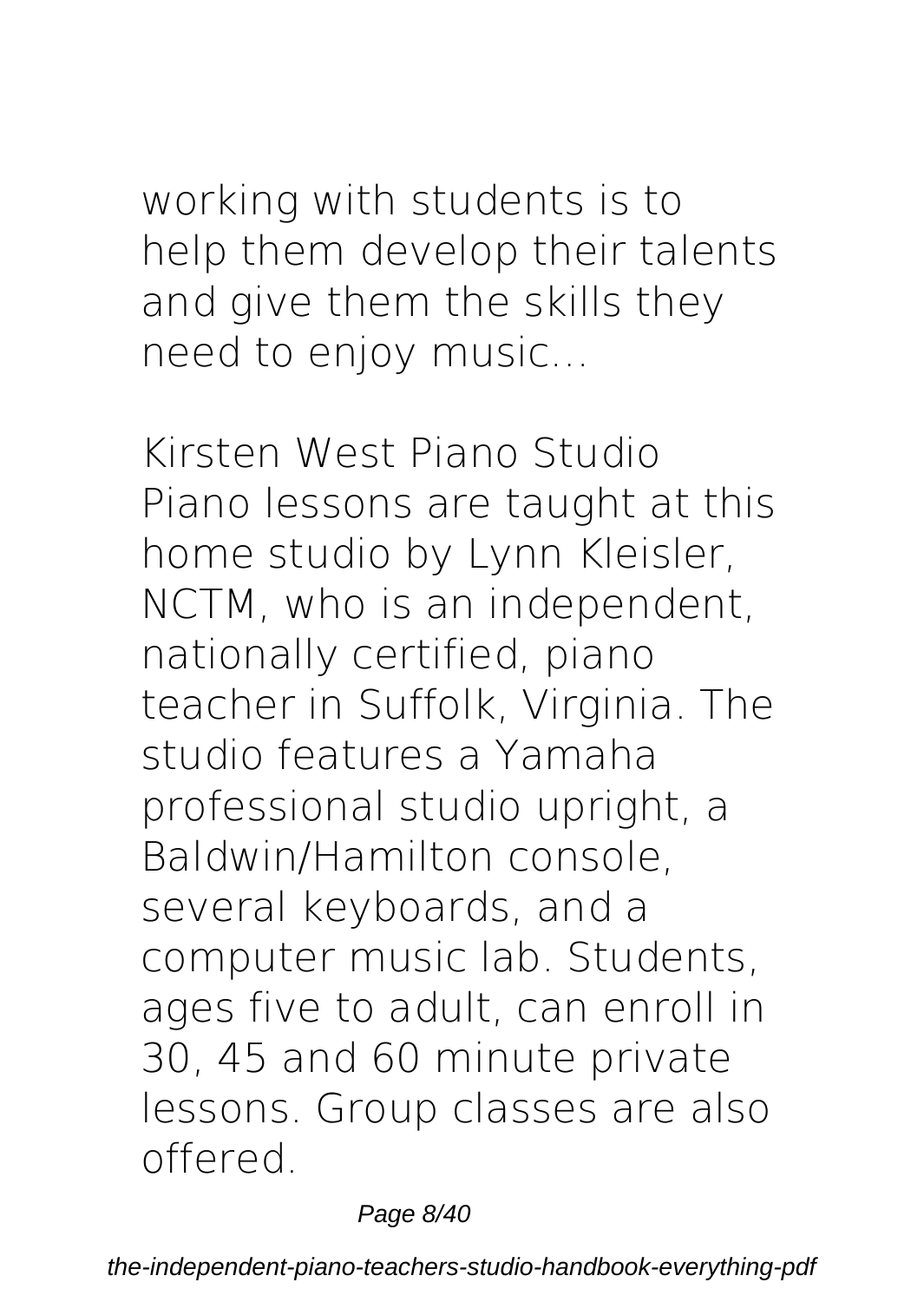### **Piano Lessons at Kleisler Music Studio - Home** Here is the 10 best piano lessons in Broomfield, CO for all ages and skill levels. Kids, beginners, and adults are welcome. See local teachers

rated by the Broomfield community. Want to see the top 10?

**The 10 Best Piano Lessons in Broomfield, CO (for All Ages ...** One of the most important things you can do when setting up your piano studio (or revamping your piano studio to work better for you) is to have a written Piano Studio Policy.

Page 9/40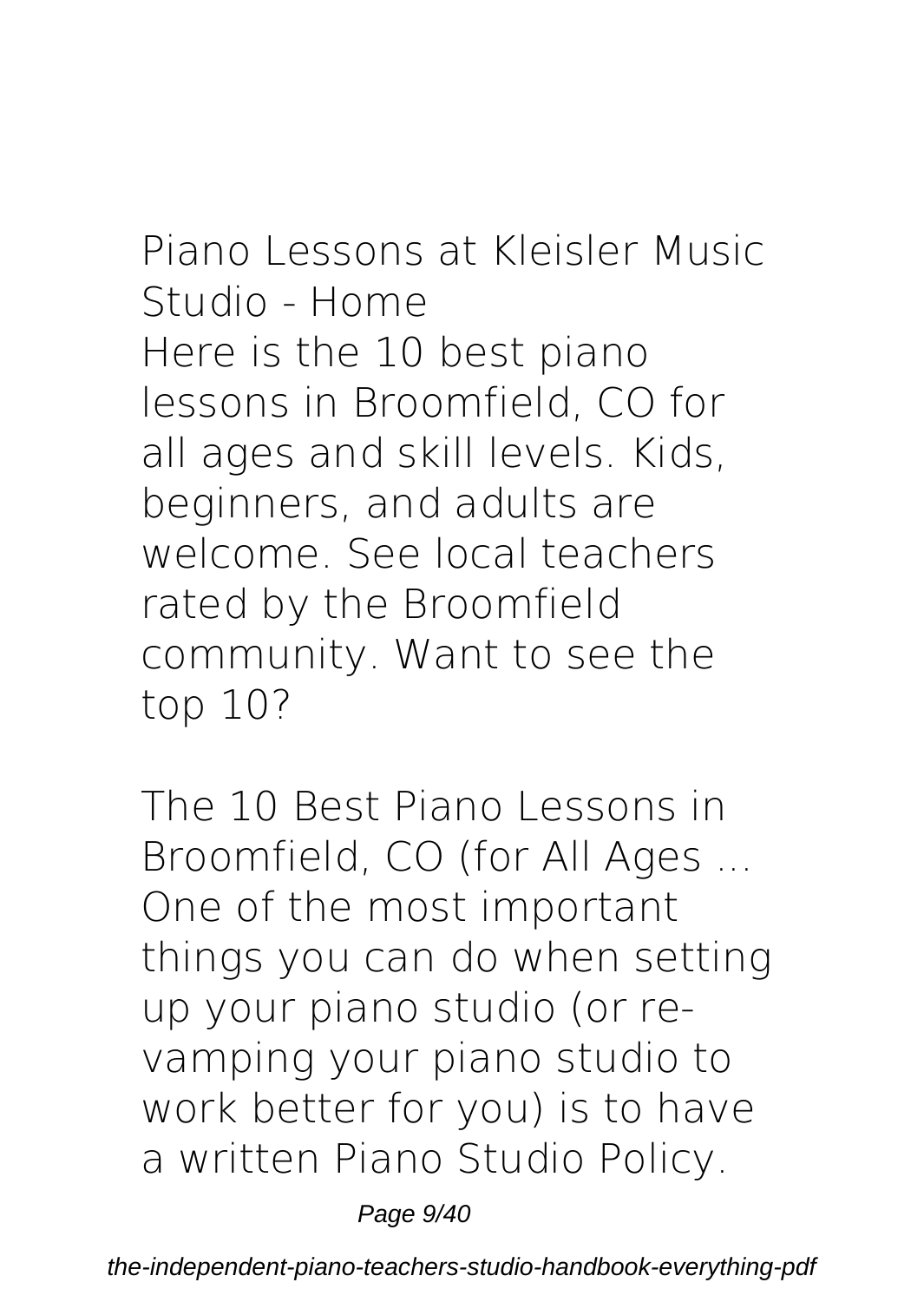It's the #1 way that piano teachers can avoid potential problems and headaches. Having a written Studio Policy ensures that everyone is on the same page; clients feel informed and know exactly what is expected and you feel at ease knowing that no 'surprises' will pop up during the year.

**The Top 4 Piano Studio Policies That Will Make You and ...** The Lesson Studio has been providing music lessons since 2004, and continues to be the premier studio for aspiring musicians.Our music teachers are highly qualified and

Page 10/40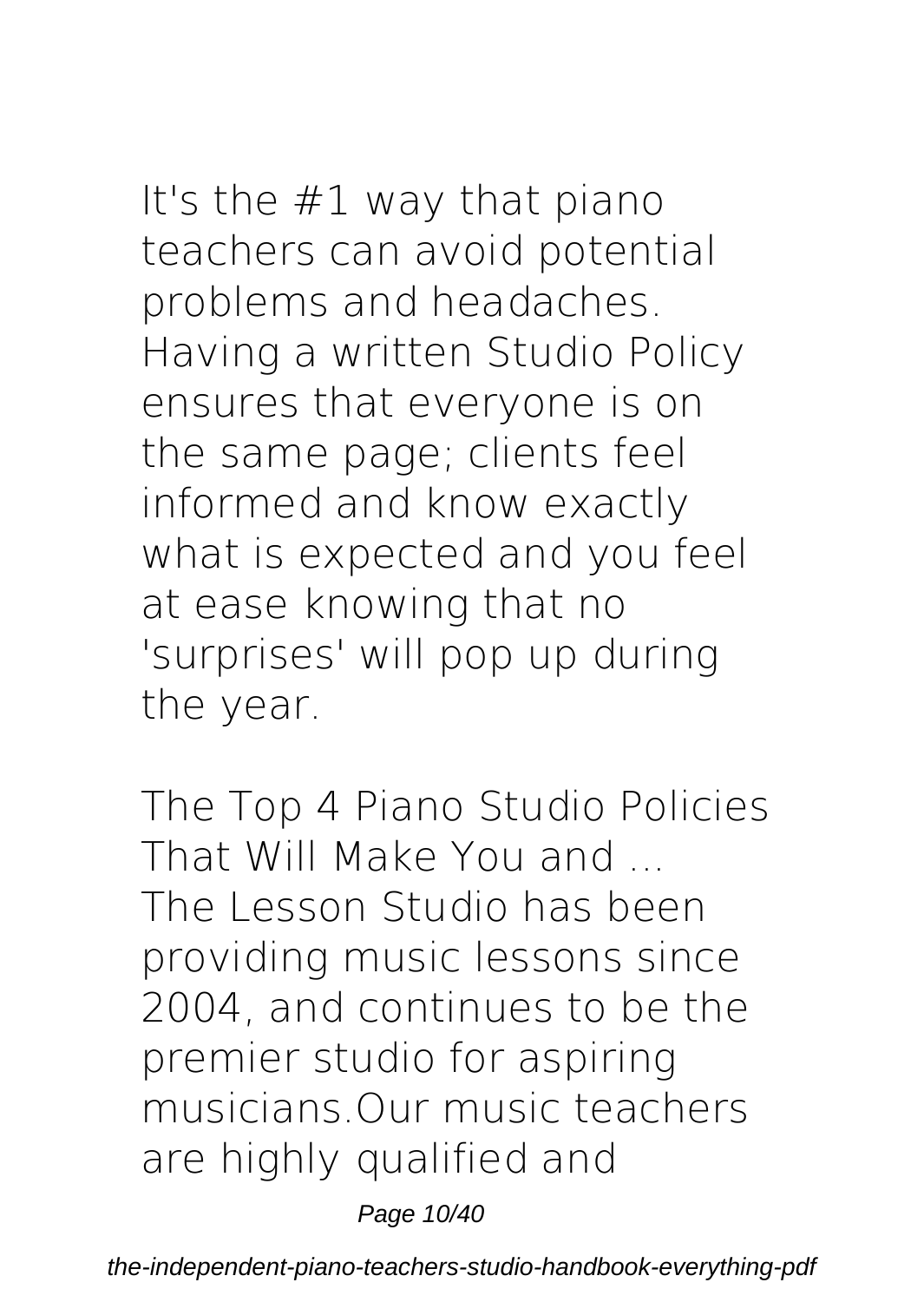educated in their respective instruments. They create lesson plans specific to our students goals, ability level and musical tastes.

**The Lesson Studio Boulder – Music Lessons** We are one studio co-operated by two independent piano teachers with advanced degrees in performance and pedagogy. We want to share with you our passion for music and enthusiasm for teaching. We put a modern spin on classical piano lessons and teach the great masterpieces of the piano repertoire right along side popular, jazz and

Page 11/40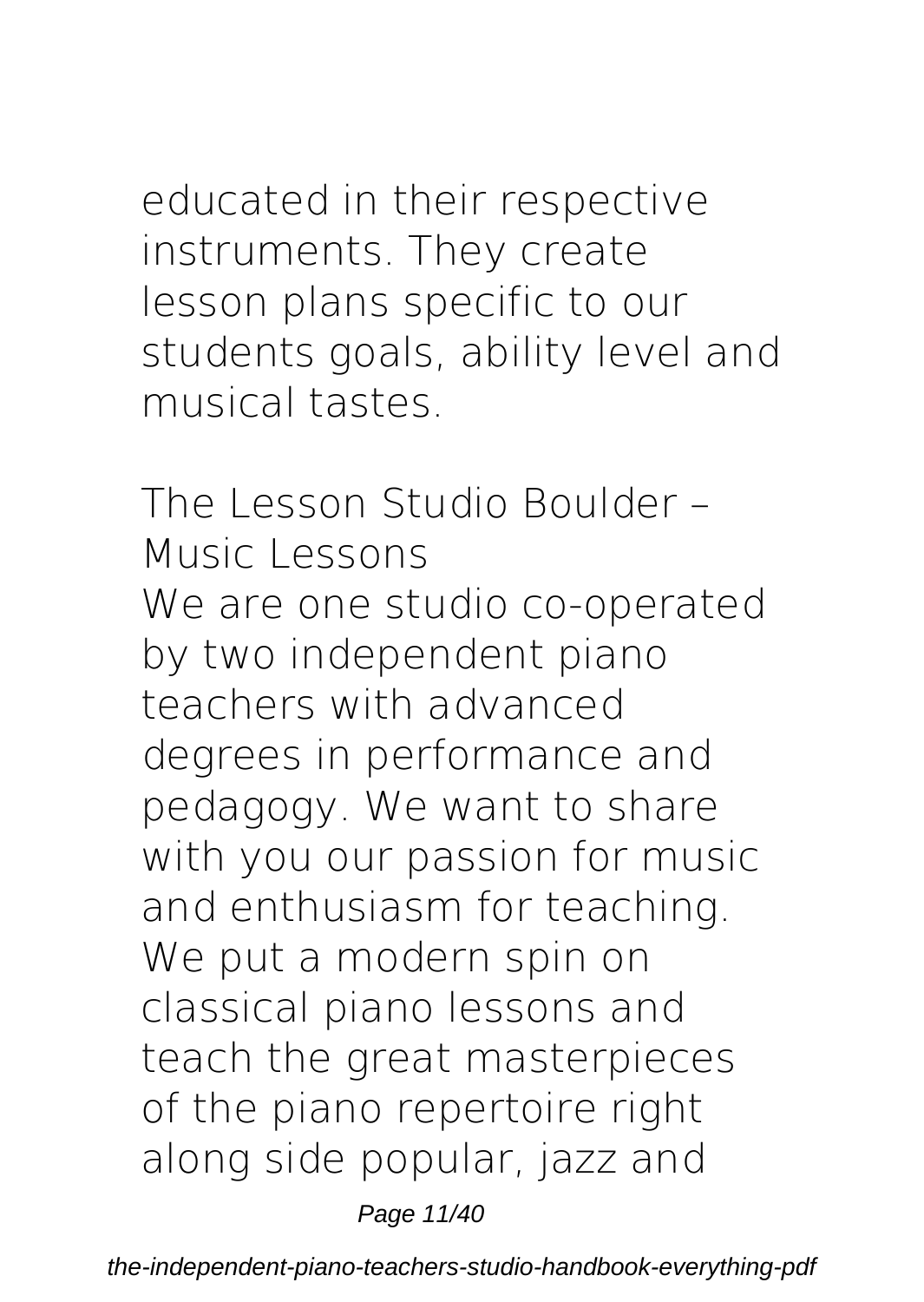blues styles.

**Boulder Piano Lessons | Co-Operative Piano Studio - Pamela ...**

Bonnie started piano at age 4, clarinet by third grade, and oboe in the 8th grade. In High School, she played oboe, bagpipes, and saxophone in the jazz band winning the Best Jazz Soloist Award. She also won the Young Artist Competition and played with the Tampa Symphony.

**Piano Lessons & Private Teachers Near The Villages, FL**

About Independent Studios,

**...**

Page 12/40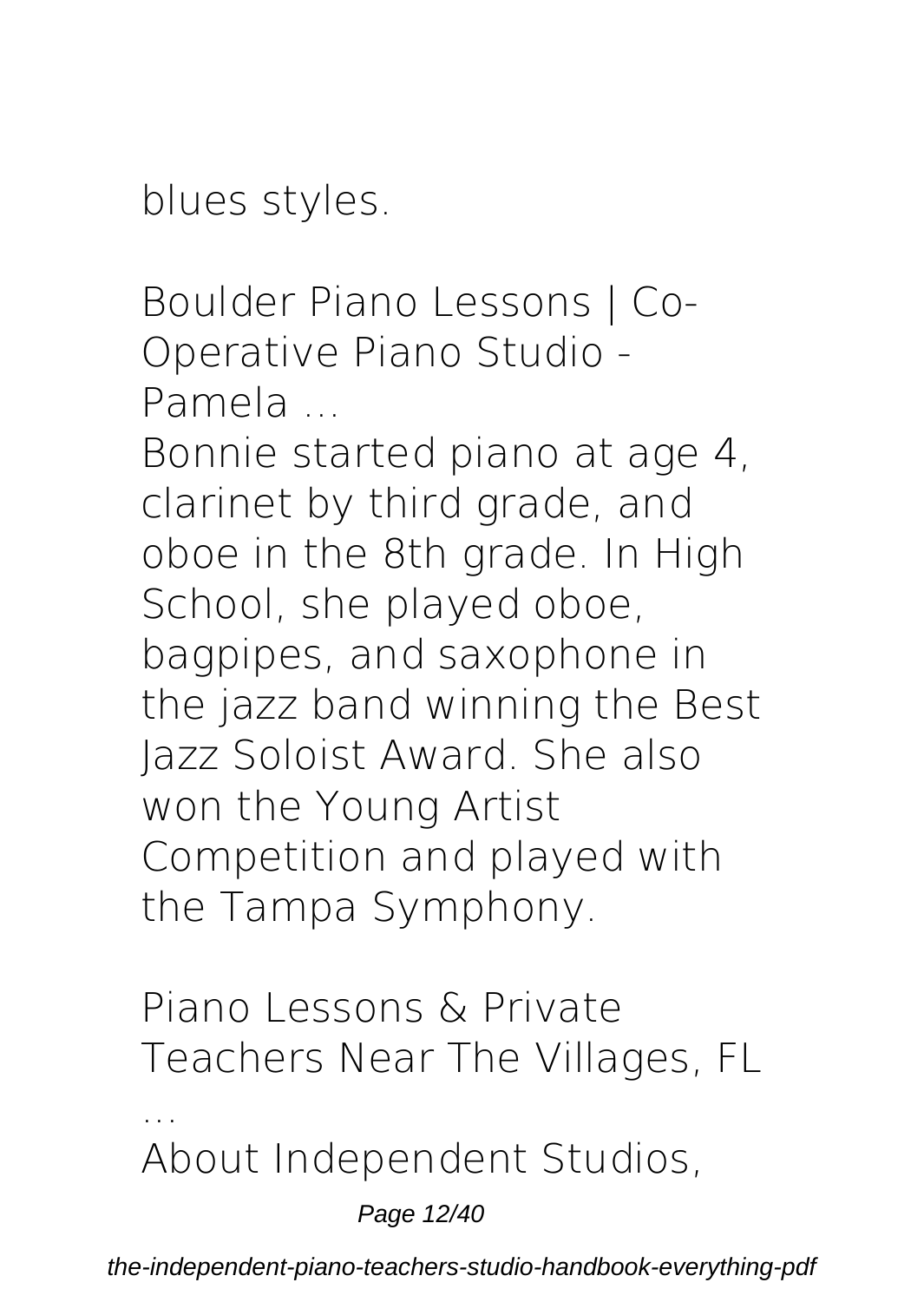LLC In 2005, my mother Cathy and I set out to create a space where I could teach Highland dance and she could house her established piano business. We wanted a comfortable convenient studio where families felt welcome, instructors were encouraged and students could grow.

**Independent Studios** Eric Van De Vort, Independent Piano Teacher Weekly piano lessons for adults and school age students during the school year. My teaching calendar follows the Ann Arbor Public School Calendar.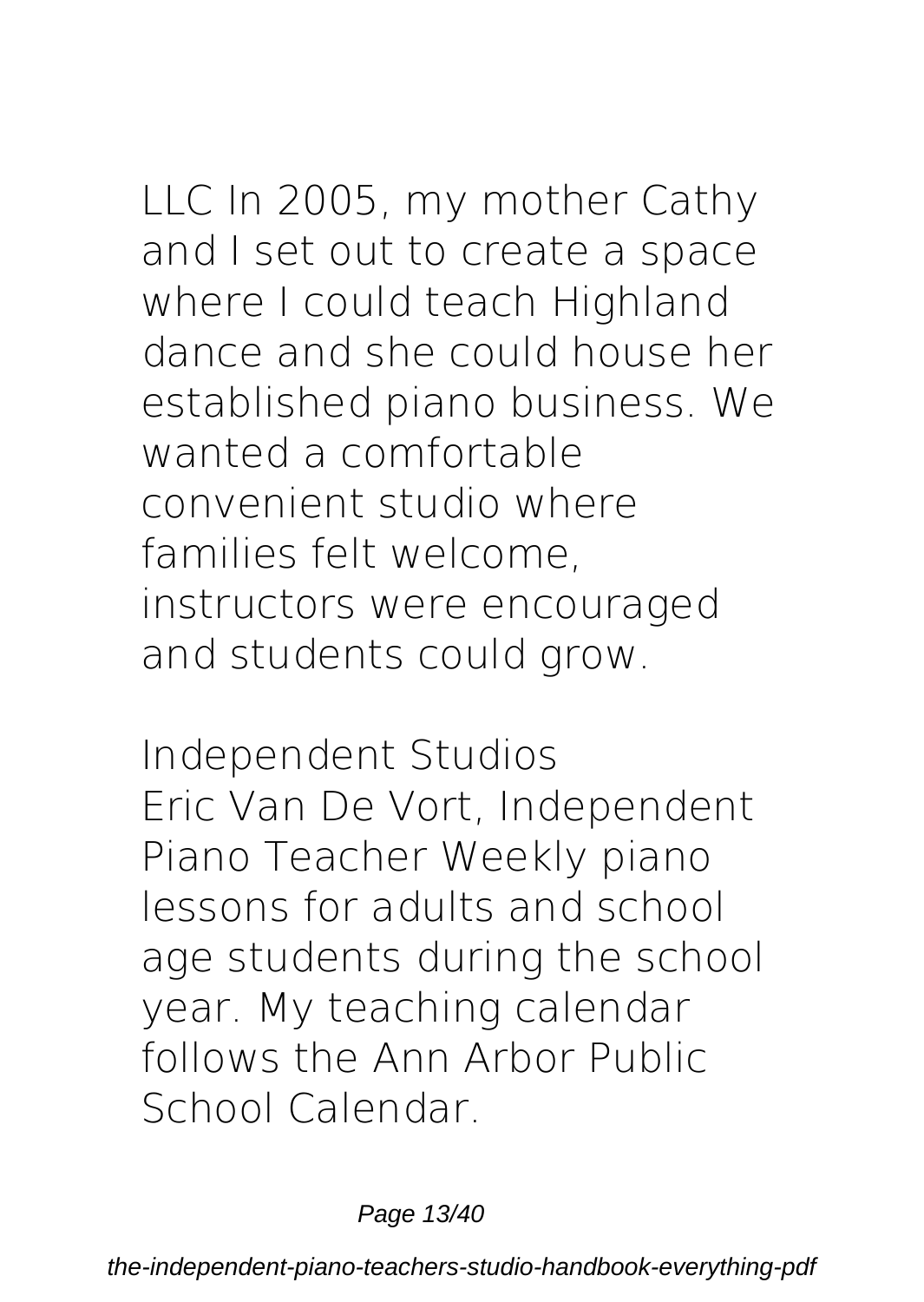**Van De Vort Piano Studio – Weekly piano lessons for adults**

**...** Since the beginning in 2008, Elizabeth's Music Studio has been continually growing. Our team now encompasses seasoned experts, such as professional independent music teachers, assistant music teachers, technical directors and producers, and office administrators.

**Elizabeth's Music Studio - Music Lessons, Piano Lessons ...** I am a member of the National Guild for Piano Teachers. I have been an independent Teacher since 2006 I

Page 14/40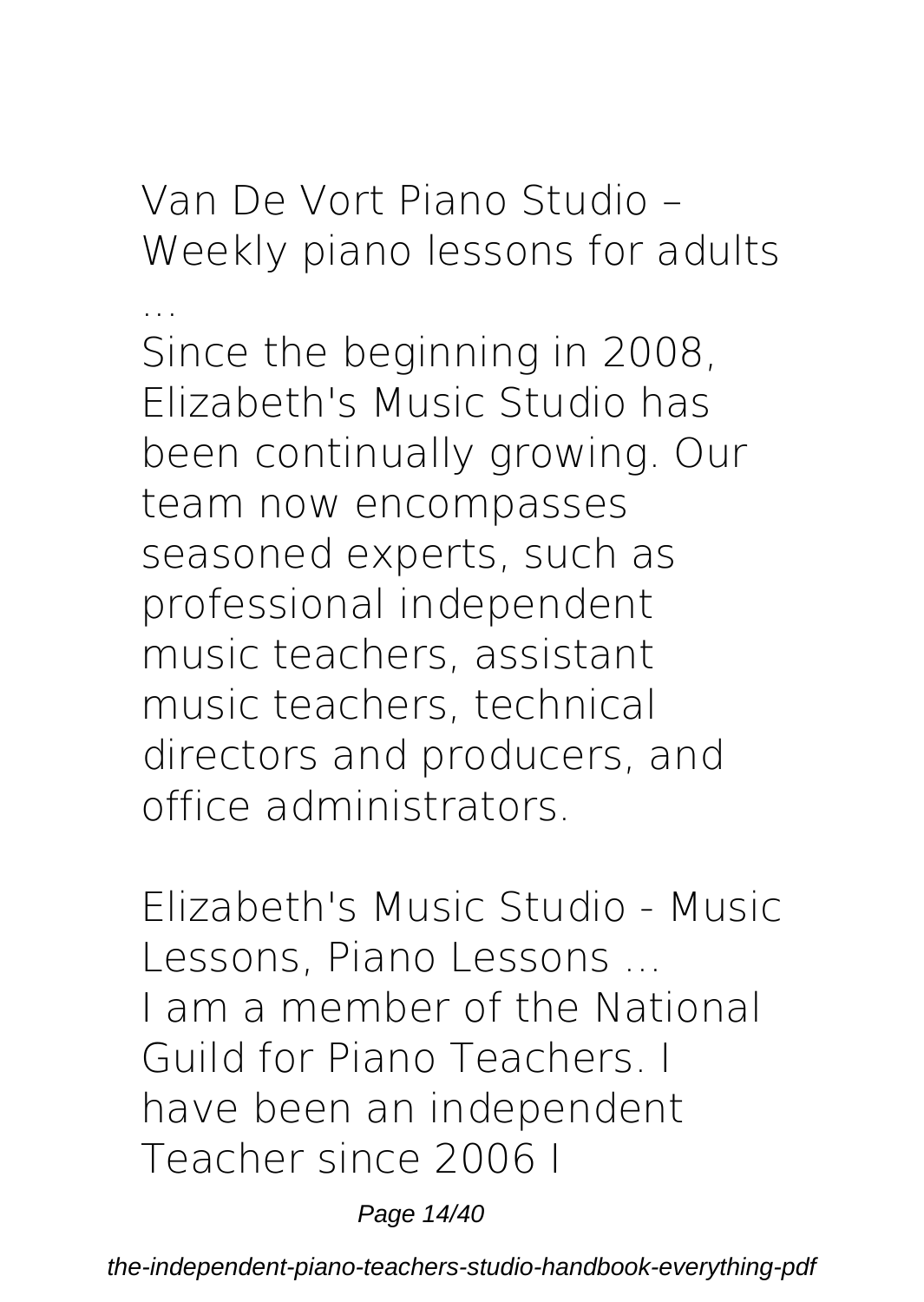incorporate Keyboard/Piano lessons with Music Theory and Music History in my Musical package that I offer @ \$35 a week (1 hour lesson) for Intermediate Students and \$25 a week (each 30 minute lesson) for Beginners Ages 4-6, once or twice per ...

**The 10 Best Piano Lessons Near Me (for All Ages & Levels)** National certification in teaching all levels of piano. Past president of the Colorado State Music Teachers Association. Crouse, Carolyn 303-466-4786 carolyncrouse@comcast.net Piano Broomfield, CO 80020.

Page 15/40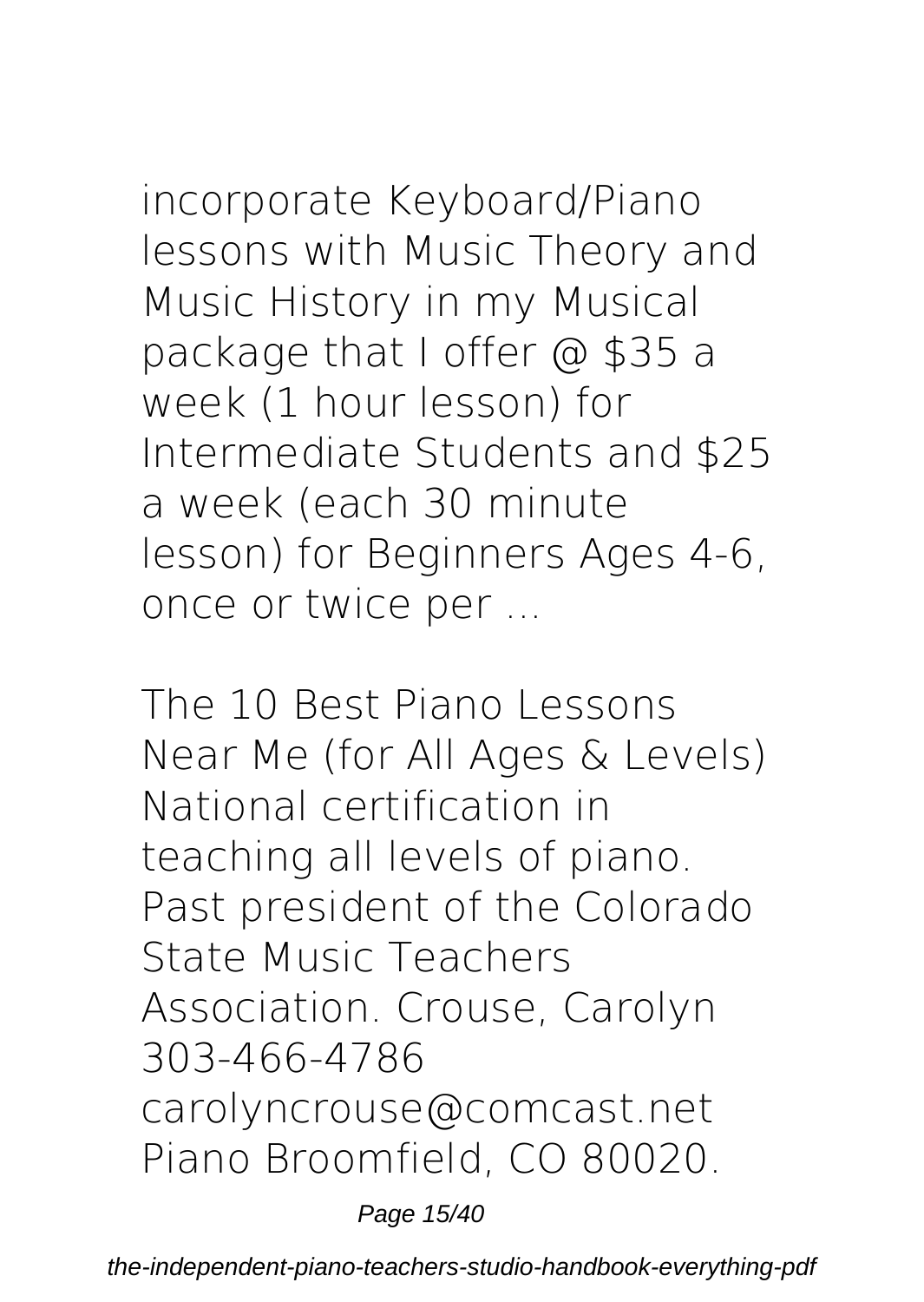Cunningham, Sue 303-469-6185 Piano, Guild Broomfield, CO 80020 Independent teacher of piano; 27 years teaching experience in private studio.

**Broomfield | BMTA** The Piano Studio offers music lesson programs for piano, guitar, violin, drums, voice and more in Newmarket and Aurora plus a music and piano store selling Roland digital pianos, guitars, violins, and ukuleles in Newmarket. We are family owned and operated and were recently chosen as the Best Small Business by the local Chamber of Commerce.

Page 16/40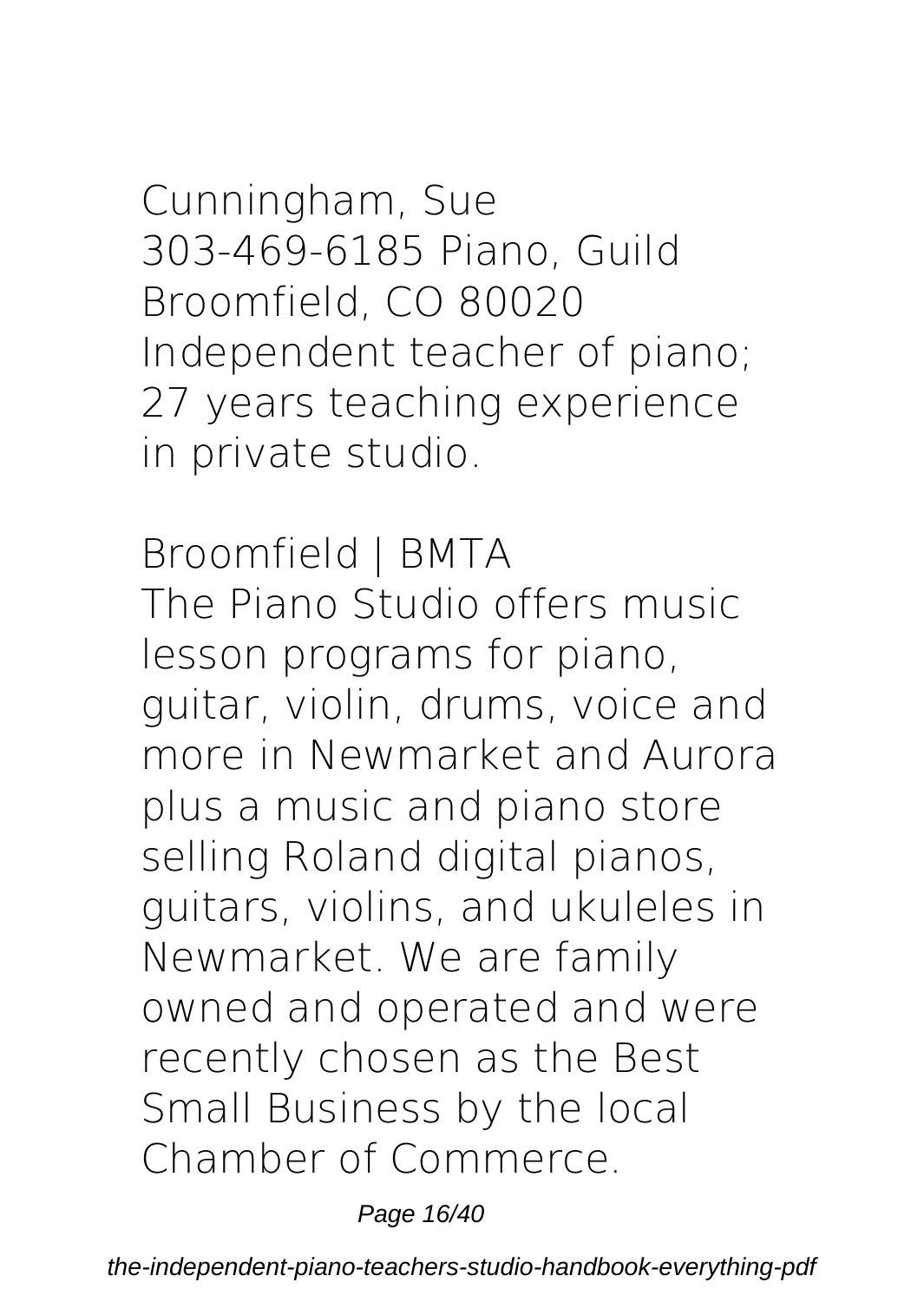## **The Piano Studio | Newmarket and Aurora, Ontario** Teaching students age 7 to adult in private and group

settings. Preparing students for a lifetime of musical enjoyment. Preparation for recitals, auditions for the National Guild of Piano **Teachers** 

**The 10 Best Piano Lessons Near Me (for All Ages & Levels) Piano Lessons at Kleisler Music Studio - Home** Use features like bookmarks, note taking and

Page 17/40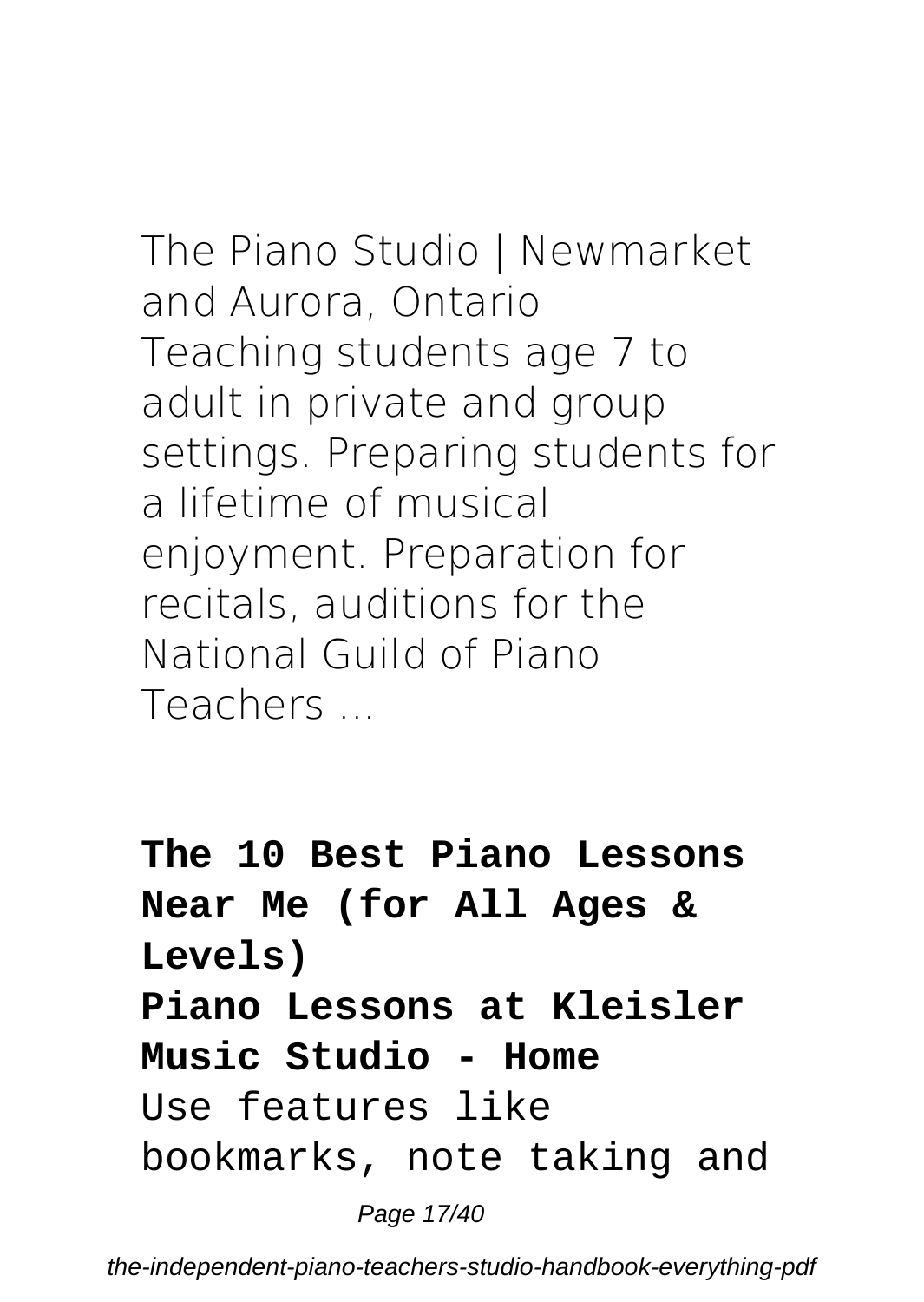# highlighting while reading

The Independent Piano Teacher's Studio Handbook: Everything You Need to Know for a Successful Teaching Studio. The Independent Piano Teacher's Studio Handbook: Everything You Need to Know for a Successful Teaching Studio - Kindle edition by Beth Gigante Klingenstein. **The Independent Piano Teacher's Studio Handbook,**

**de Beth ...**

#### **The Piano Studio | Newmarket and Aurora, Ontario**

The Piano Studio offers music lesson

Page 18/40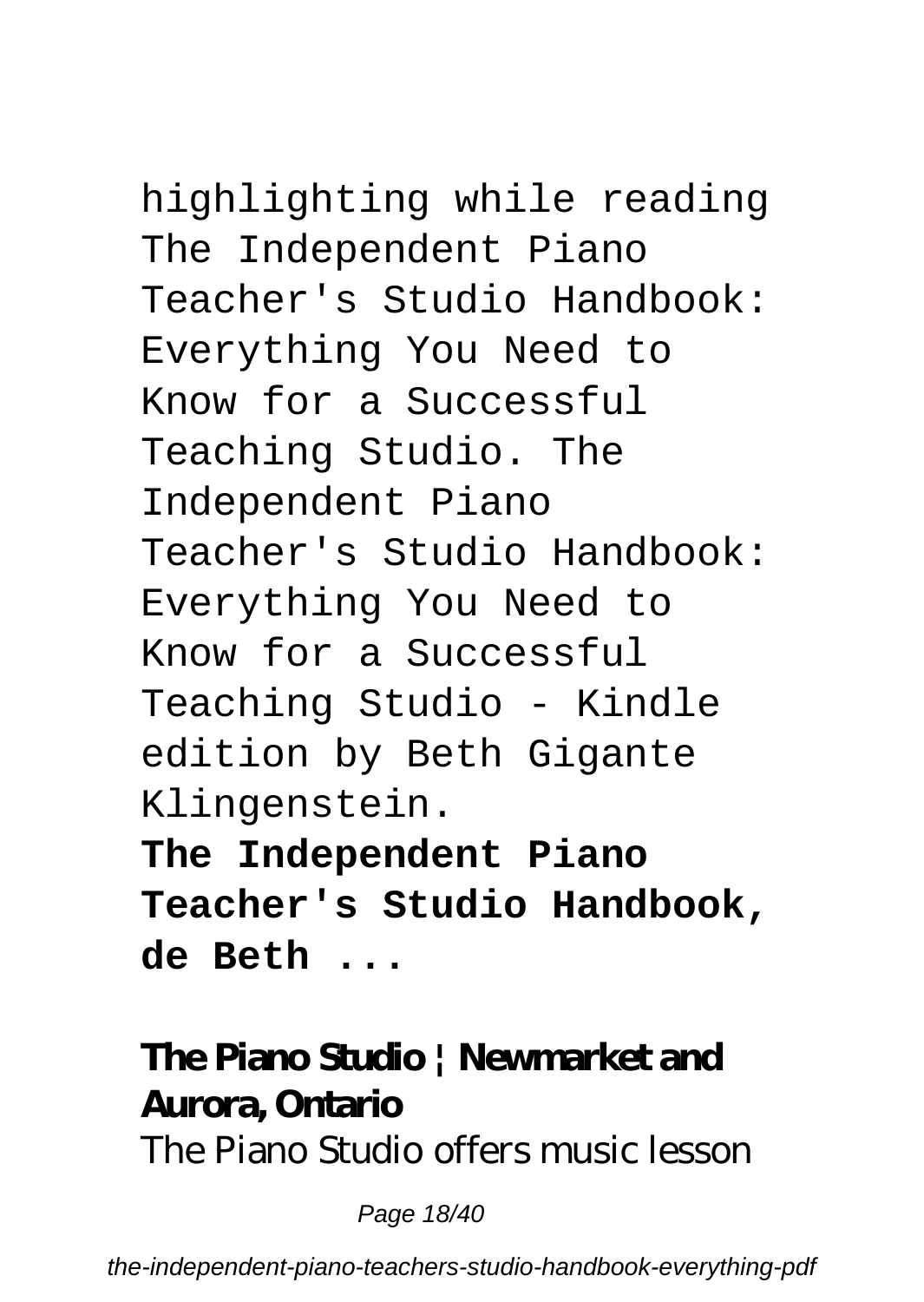programs for piano, guitar, violin, drums, voice and more in Newmarket and Aurora plus a music and piano store selling Roland digital pianos, guitars, violins, and ukuleles in Newmarket. We are family owned and operated and were recently chosen as the Best Small Business by the local Chamber of Commerce.

#### **Van De Vort Piano Studio – Weekly piano lessons for adults ... Kirsten West Piano Studio**

**I am a member of the National Guild for Piano Teachers. I have been an independent Teacher since 2006 I incorporate Keyboard/Piano lessons with Music Theory and Music History in my Musical package that I offer @ \$35 a** Page 19/40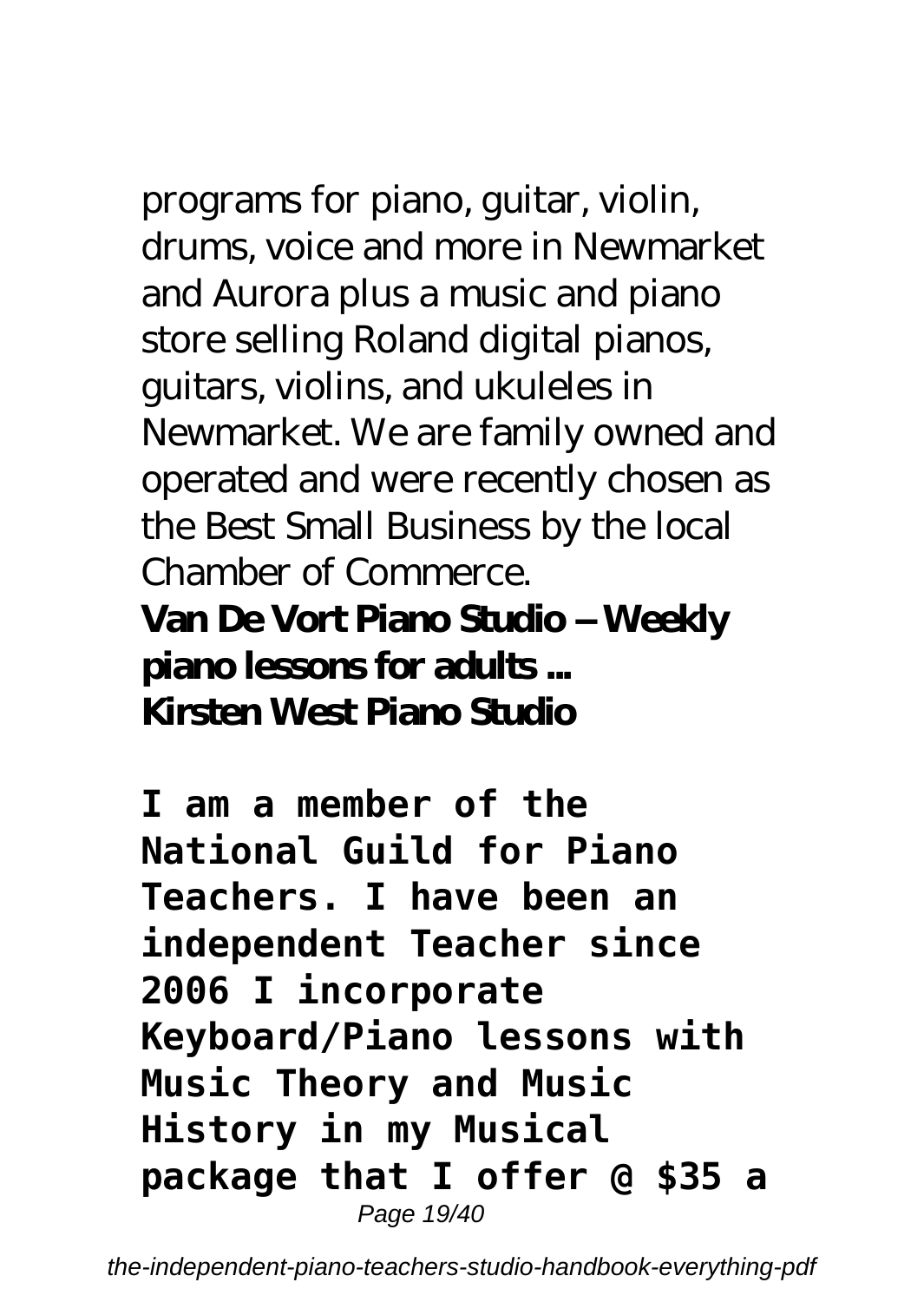**week (1 hour lesson) for Intermediate Students and \$25 a week (each 30 minute lesson) for Beginners Ages 4-6, once or twice per ... About Independent Studios, LLC In 2005, my mother Cathy and I set out to create a space where I could teach Highland dance and she could house her established piano business. We wanted a comfortable convenient studio where families felt welcome, instructors were encouraged and students could grow. The Independent Piano Teacher's Studio Handbook Piano Lessons & Private Teachers Near The Villages, FL ...**

Page 20/40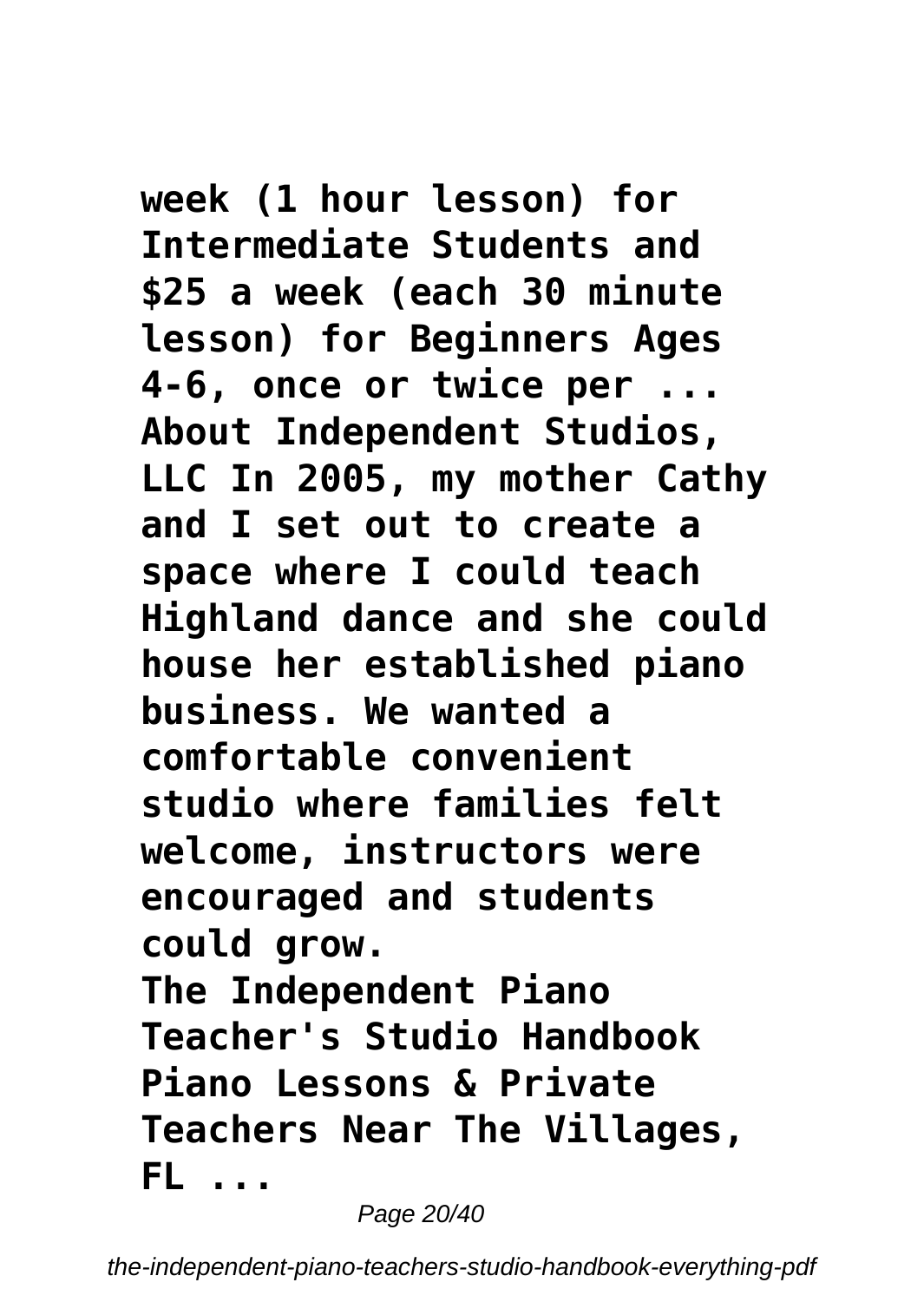The Lesson Studio has been providing music lessons since 2004, and continues to be the premier studio for aspiring musicians.Our music teachers are highly qualified and educated in their respective instruments. They create lesson plans specific to our students goals, ability level and musical tastes.

Here is the 10 best piano lessons in Broomfield, CO for all ages and skill levels. Kids, beginners, and adults are welcome. See local teachers rated by the Broomfield community. Want to see the top 10?

#### **Elizabeth's Music Studio - Music Lessons, Piano Lessons ...**

Bonnie started piano at age 4, clarinet by third grade, and oboe in the 8th grade. In High School, she played oboe, bagpipes, and saxophone in the jazz band winning Page 21/40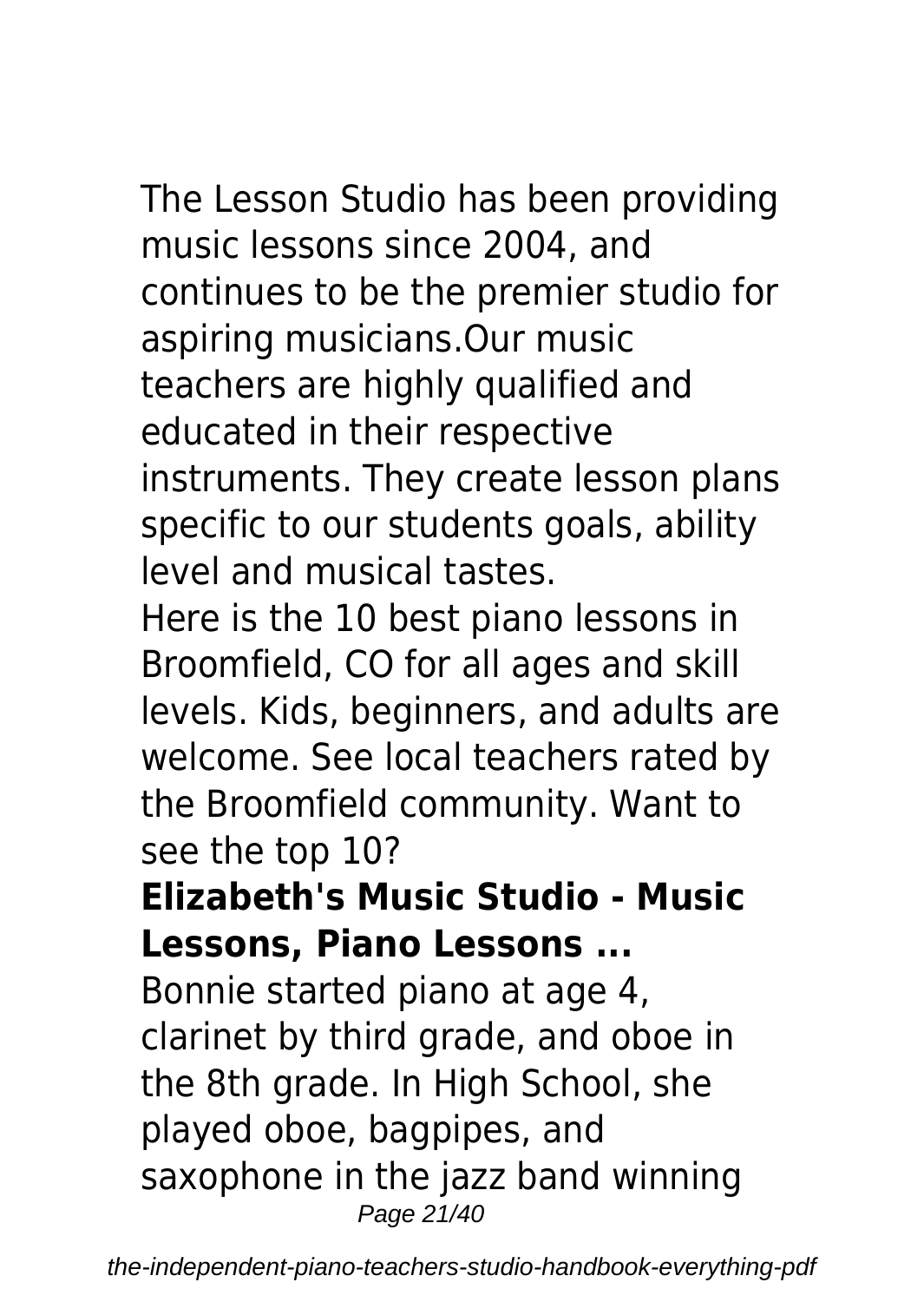the Best Jazz Soloist Award. She also won the Young Artist Competition and played with the Tampa Symphony.

**The Independent Piano Teachers Studio The 10 Best Piano Lessons in Broomfield, CO (for All Ages ... Broomfield | BMTA The Independent Piano Teacher's Studio Handbook ...**

(Educational Piano Library). This handy and thorough guide is designed to help the independent piano teacher in all aspects of running his/her own studio. Whether it be business practices such as payment plans, taxes, and marketing, or teaching tips Page 22/40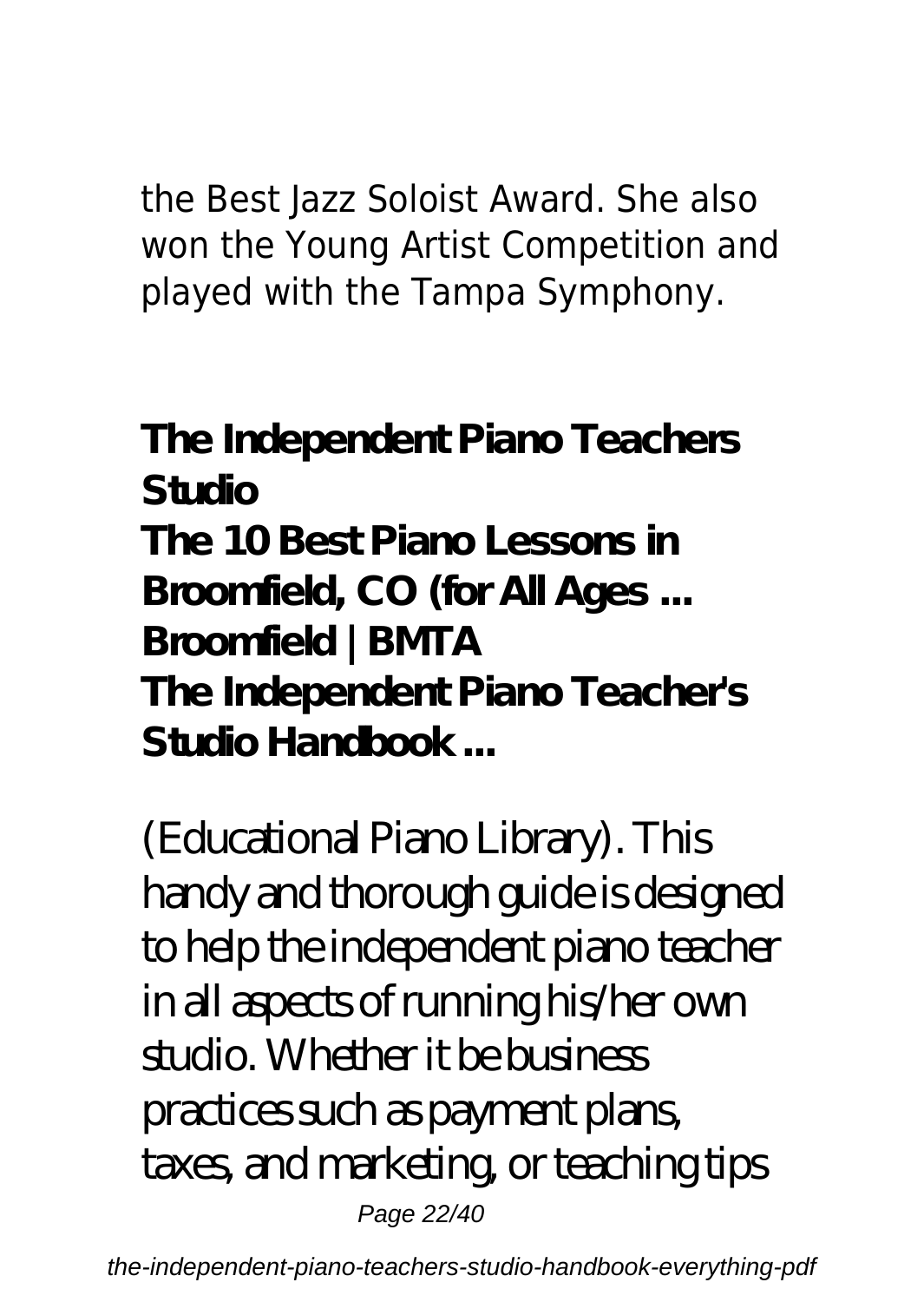involving technique, composition, or sight reading, this all-inclusive manual has it all! Topics include: Developing and Maintaining a ...

#### **The Independent Piano Teacher's** Studio Handbook. - Free...

Kirsten West Piano Studio Excellence in music education through the study of piano I am an independent piano teacher located in Pleasant Hill, CA offering individual instruction in piano and theory. My goal in working with students is to help them develop their talents and give them the skills they need to enjoy music…

We are one studio co-operated by two independent piano teachers with advanced degrees in performance and pedagogy. We want to share with you Page 23/40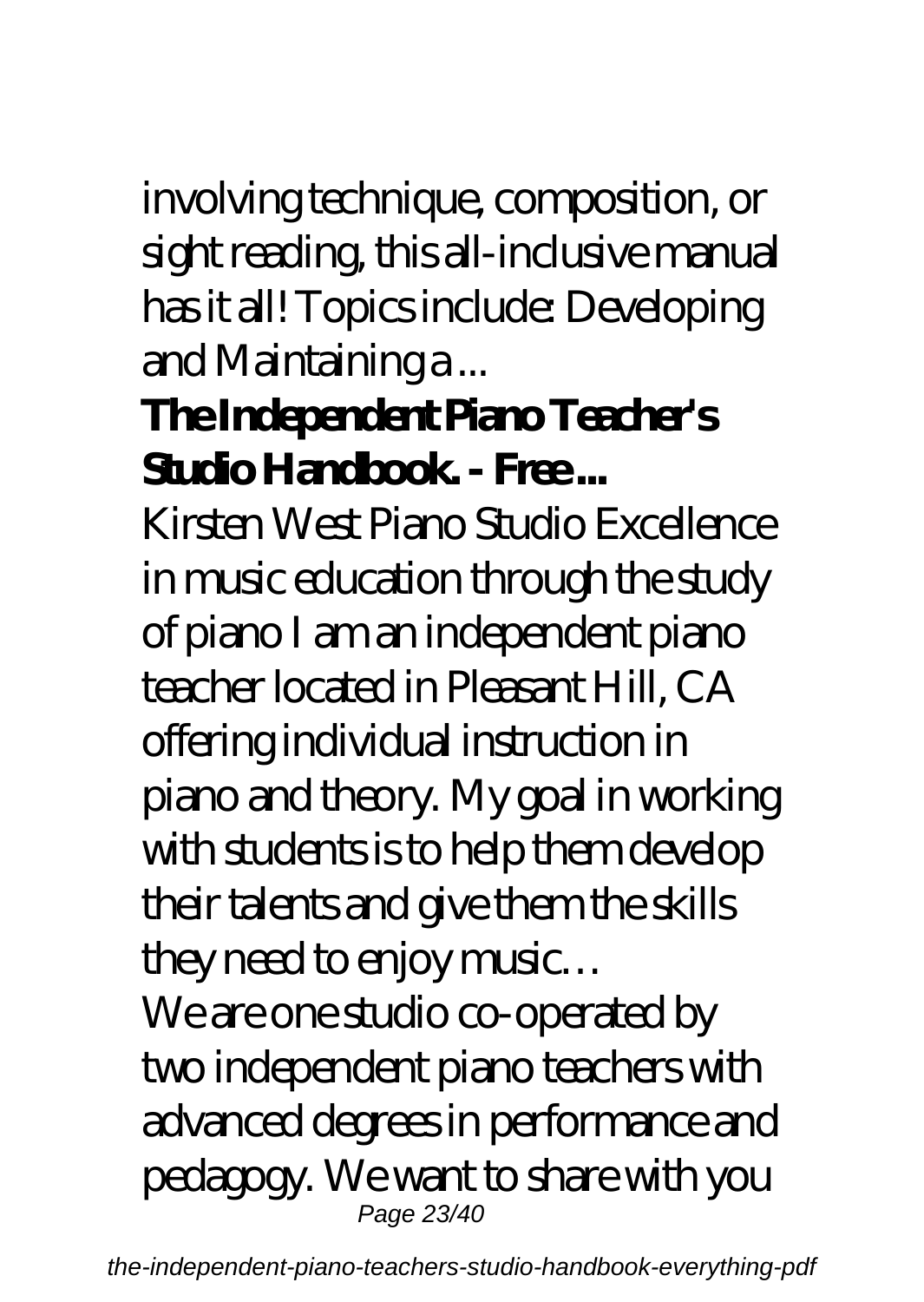our passion for music and enthusiasm for teaching. We put a modern spin on classical piano lessons and teach the great masterpieces of the piano repertoire right along side popular, jazz and blues styles.

Piano lessons are taught at this home studio by Lynn Kleisler, NCTM, who is an independent, nationally certified, piano teacher in Suffolk, Virginia. The studio features a Yamaha professional studio upright, a Baldwin/Hamilton console, several keyboards, and a computer music lab. Students, ages five to adult, can enroll in 30, 45 and 60 minute private lessons. Group classes are also offered. Page 24/40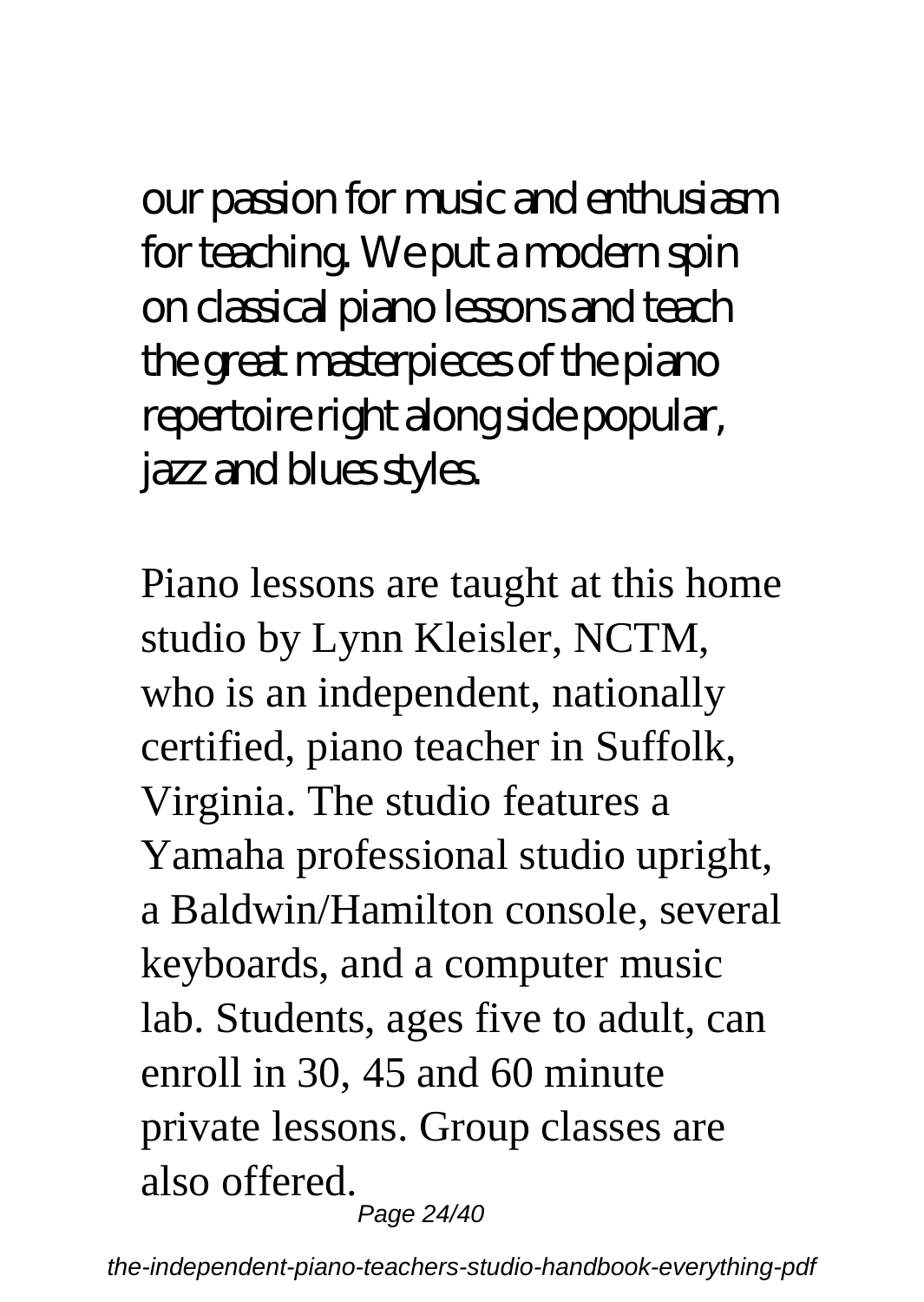#### **The Independent Piano Teachers Studio**

The Independent Piano Teacher's Studio Handbook: Everything You Need to Know for a Successful Teaching Studio [Beth Gigante Klingenstein] on Amazon.com. \*FREE\* shipping on qualifying offers. (Educational Piano Library). This handy and thorough guide is designed to help the independent piano teacher in all aspects of running his/her own studio.

### **The Independent Piano Teacher's Studio Handbook ...**

Use features like bookmarks, note Page 25/40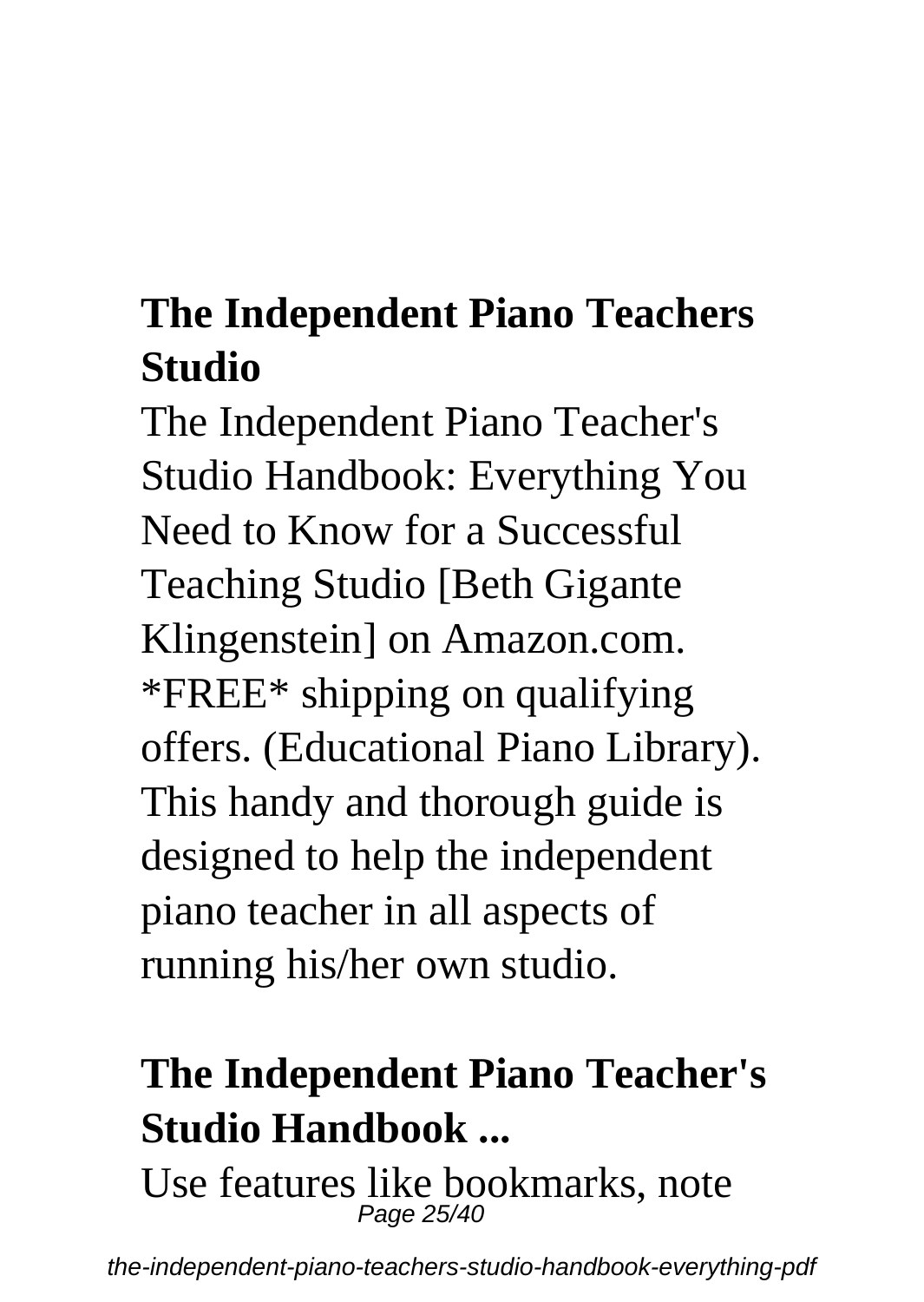taking and highlighting while reading The Independent Piano Teacher's Studio Handbook: Everything You Need to Know for a Successful Teaching Studio. The Independent Piano Teacher's Studio Handbook: Everything You Need to Know for a Successful Teaching Studio - Kindle edition by Beth

Gigante Klingenstein.

#### **The Independent Piano Teacher's Studio Handbook ...**

The Independent Piano Teacher's Studio Handbook. by Beth Klingenstein . References to MTNA Web Content: Chapter 5 – Setting Rates. MTNA 2005 Member Survey

. Chapter  $8 - \text{Taxes}$ , Insurance, and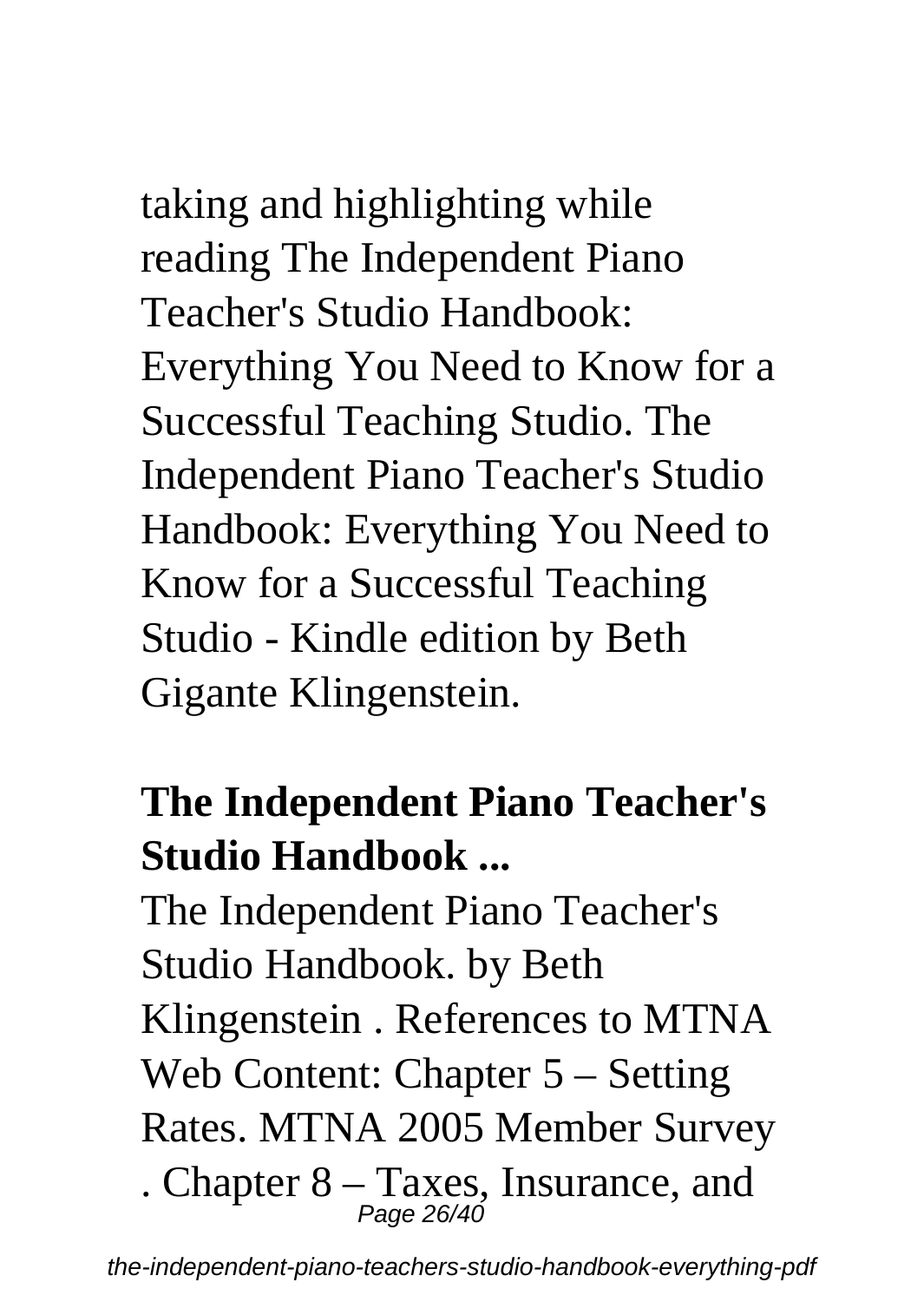Retirement Funds. Brief Tax Guide for the Independent Music Teacher (Available as a Members-Only Feature)

#### **The Independent Piano Teacher's Studio Handbook**

No one knows her business more than Beth Gigante Klingenstein and it is demonstrated in her newest publication The Independent Piano Teacher's Studio Handbook. Her premise is that whether you are a seasoned professional or new to the business of independent teaching there is something for you!

#### **The Independent Piano Teacher's Studio Handbook. - Free ...** Page 27/40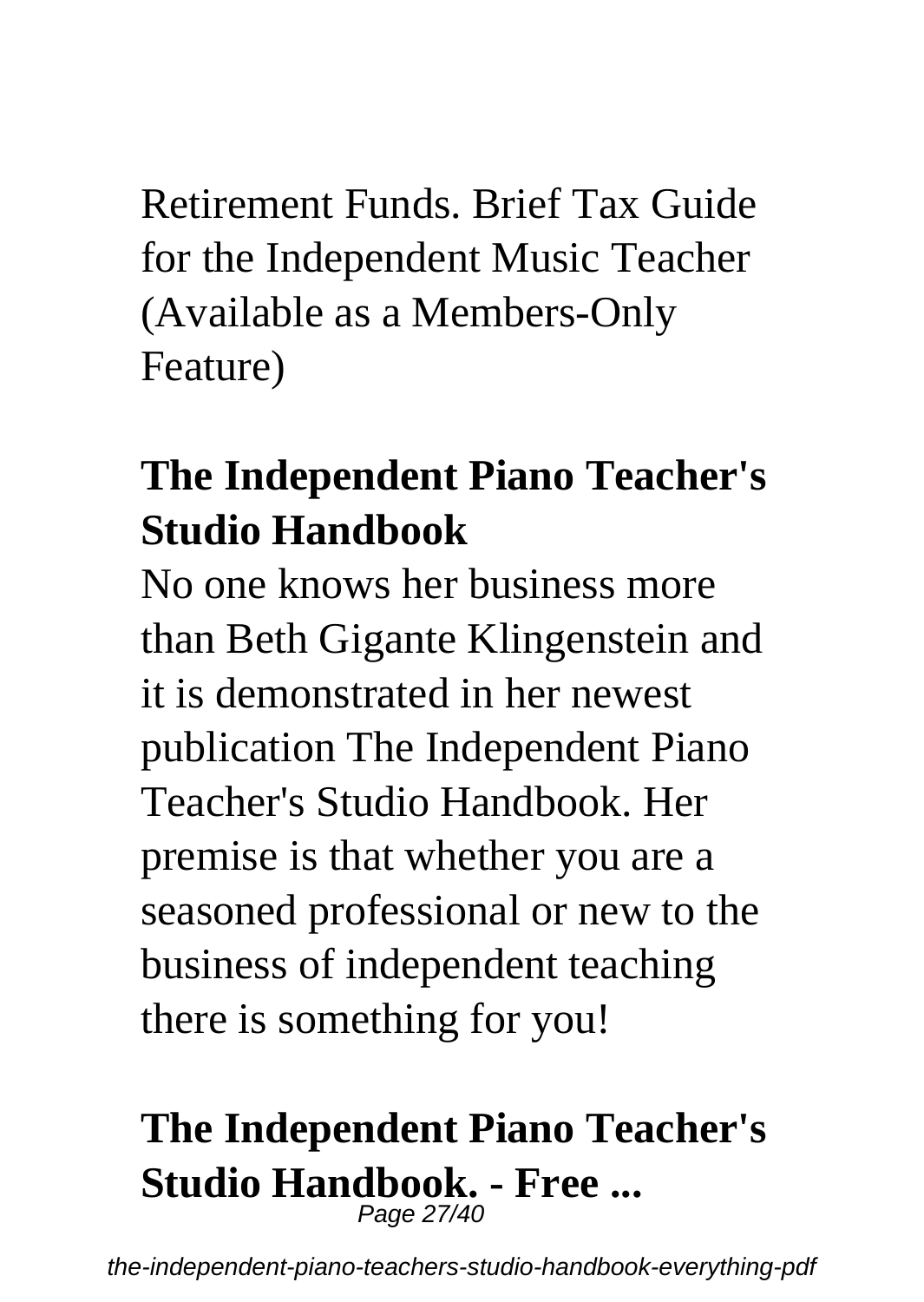(Educational Piano Library). This handy and thorough guide is designed to help the independent piano teacher in all aspects of running his/her own studio. Whether it be business practices such as payment plans, taxes, and marketing, or teaching tips involving technique, composition, or sight reading, this all-inclusive manual has it all! Topics include: Developing and Maintaining a ...

#### **The Independent Piano Teacher's Studio Handbook, de Beth ...**

Kirsten West Piano Studio Excellence in music education through the study of piano I am an independent piano teacher located in Page 28/40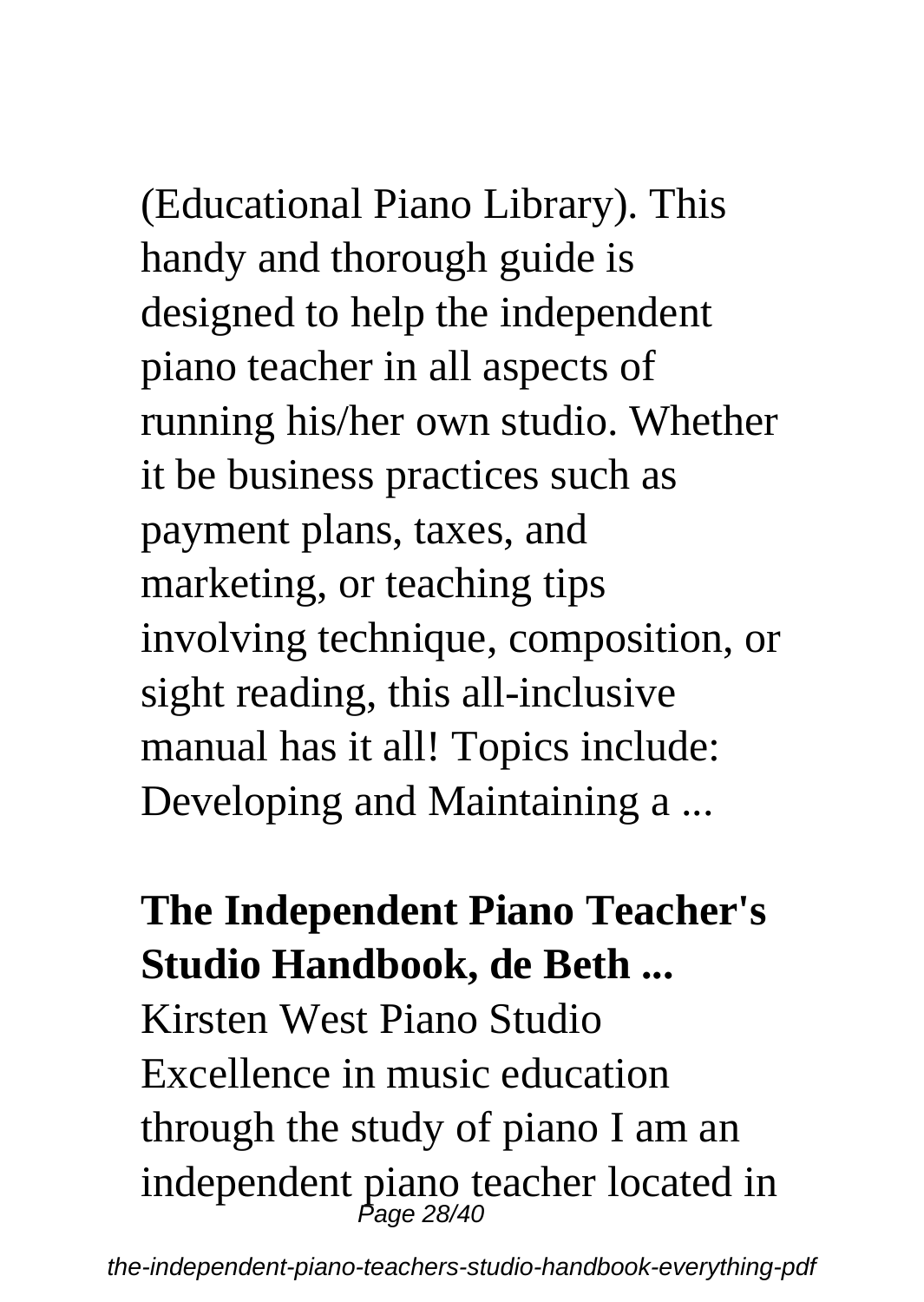Pleasant Hill, CA offering individual instruction in piano and theory. My goal in working with students is to help them develop their talents and give them the skills they need to enjoy music…

#### **Kirsten West Piano Studio**

Piano lessons are taught at this home studio by Lynn Kleisler, NCTM, who is an independent, nationally certified, piano teacher in Suffolk, Virginia. The studio features a Yamaha professional studio upright, a Baldwin/Hamilton console, several keyboards, and a computer music lab. Students, ages five to adult, can enroll in 30, 45 and 60 minute private lessons. Group classes are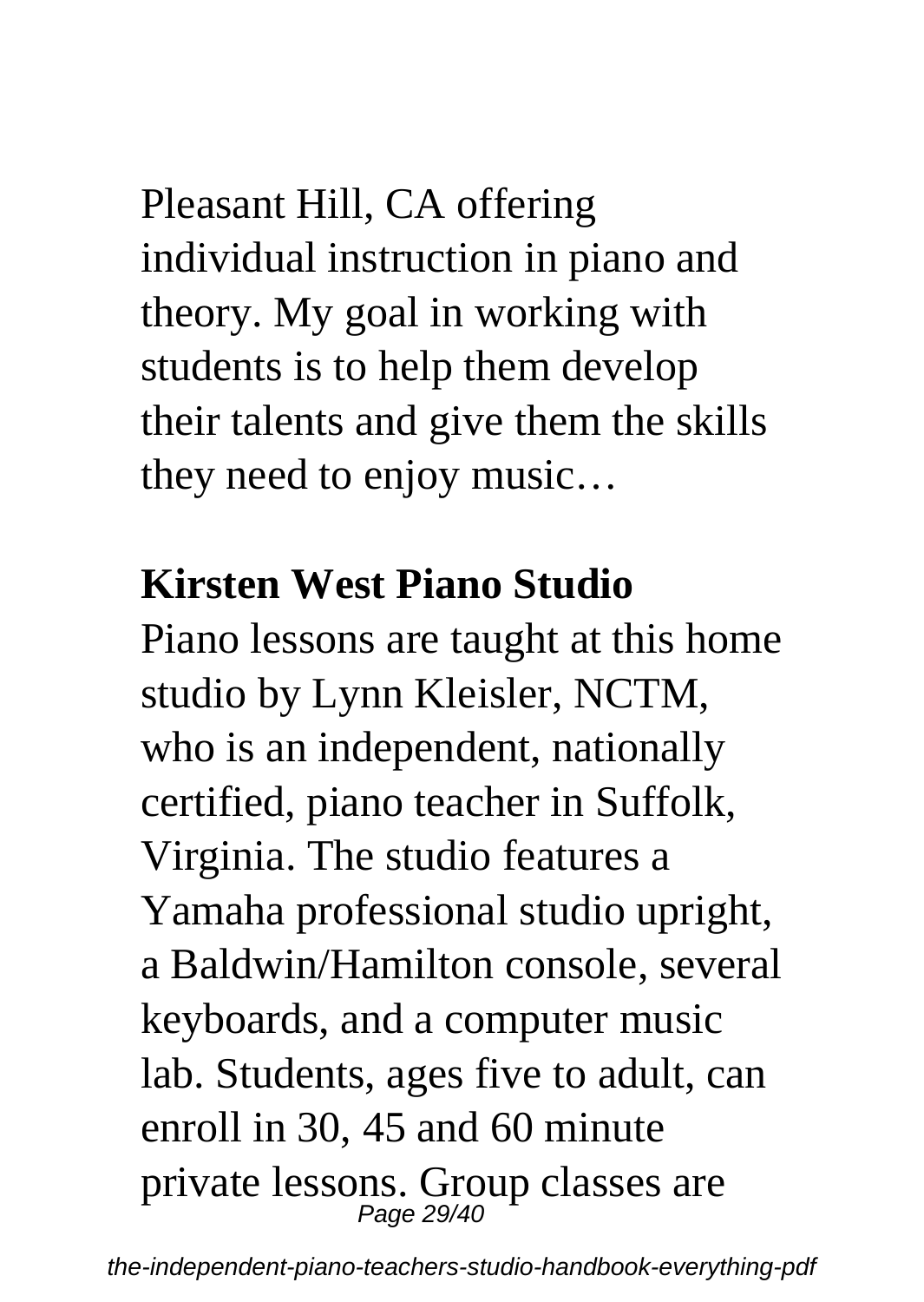also offered.

#### **Piano Lessons at Kleisler Music Studio - Home**

Here is the 10 best piano lessons in Broomfield, CO for all ages and skill levels. Kids, beginners, and adults are welcome. See local teachers rated by the Broomfield community. Want to see the top 10?

### **The 10 Best Piano Lessons in Broomfield, CO (for All Ages ...** One of the most important things you can do when setting up your piano studio (or re-vamping your piano studio to work better for you) is to have a written Piano Studio Policy. It's the #1 way that piano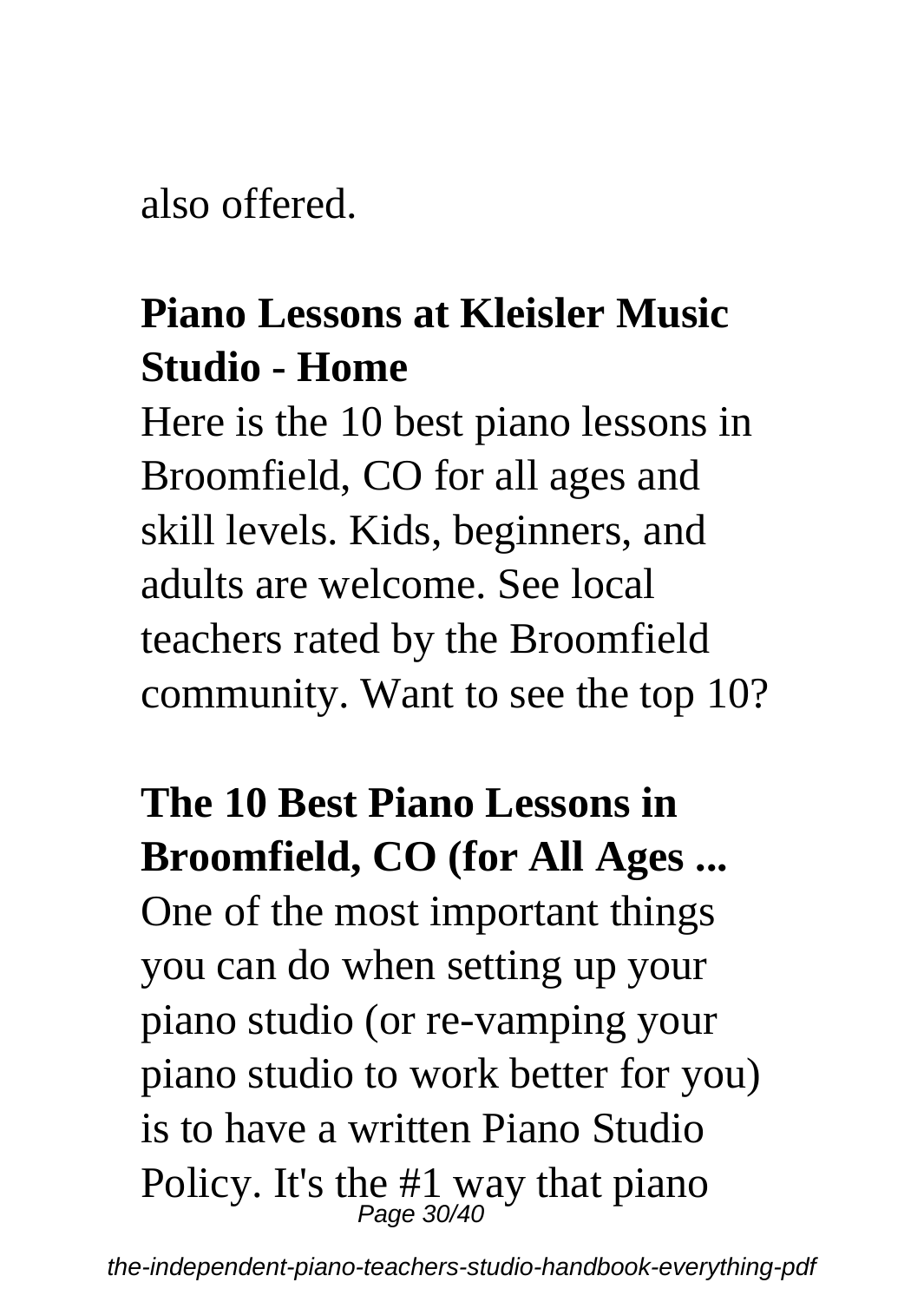# teachers can avoid potential

problems and headaches. Having a written Studio Policy ensures that everyone is on the same page; clients feel informed and know exactly what is expected and you feel at ease knowing that no 'surprises' will pop up during the year.

### **The Top 4 Piano Studio Policies That Will Make You and ...**

The Lesson Studio has been providing music lessons since 2004, and continues to be the premier studio for aspiring musicians.Our music teachers are highly qualified and educated in their respective instruments. They create lesson Page 31/40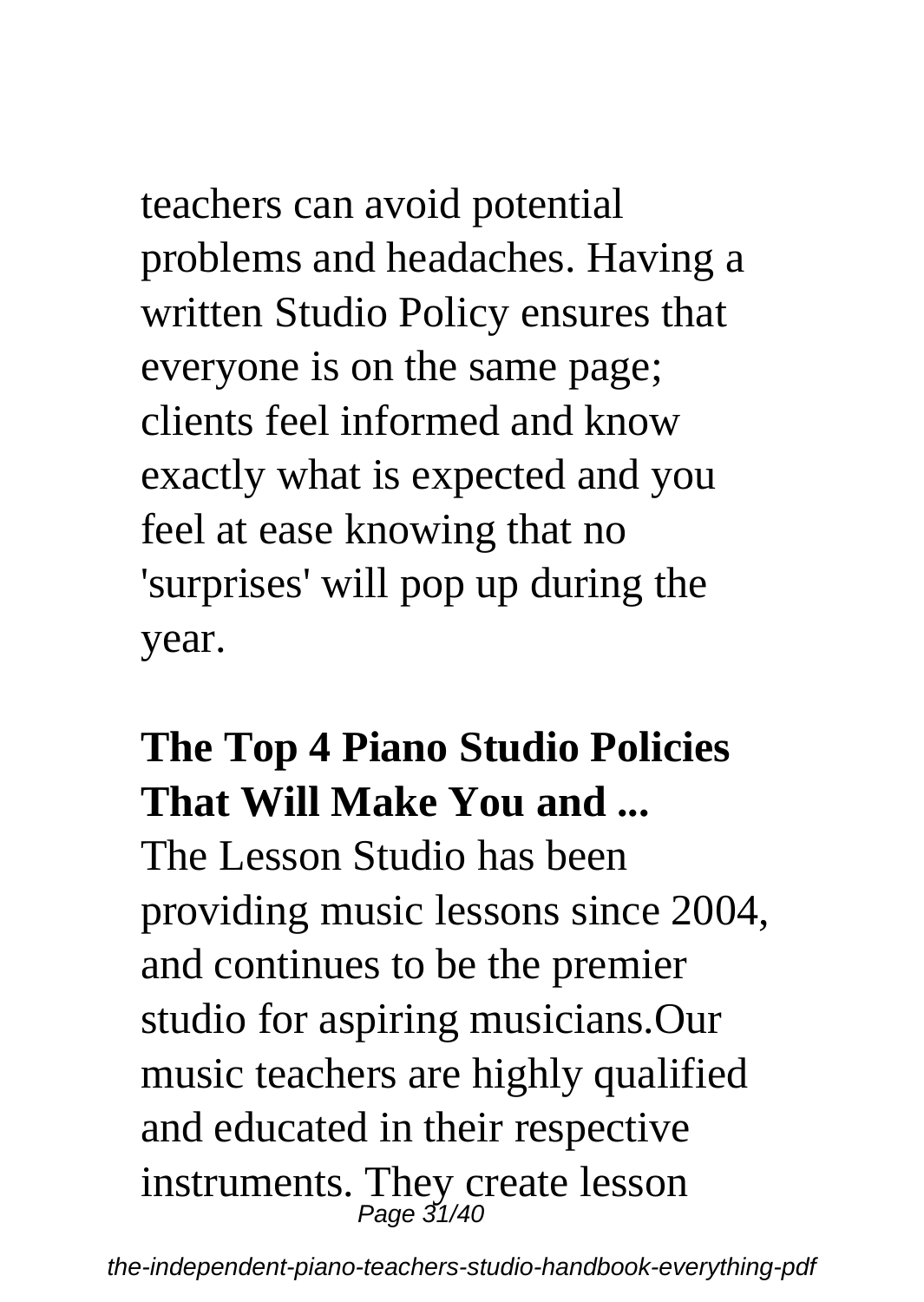plans specific to our students goals, ability level and musical tastes.

### **The Lesson Studio Boulder – Music Lessons**

We are one studio co-operated by two independent piano teachers with advanced degrees in performance and pedagogy. We want to share with you our passion for music and enthusiasm for teaching. We put a modern spin on classical piano lessons and teach the great masterpieces of the piano repertoire right along side popular, jazz and blues styles.

## **Boulder Piano Lessons | Co-Operative Piano Studio - Pamela** Page 32/40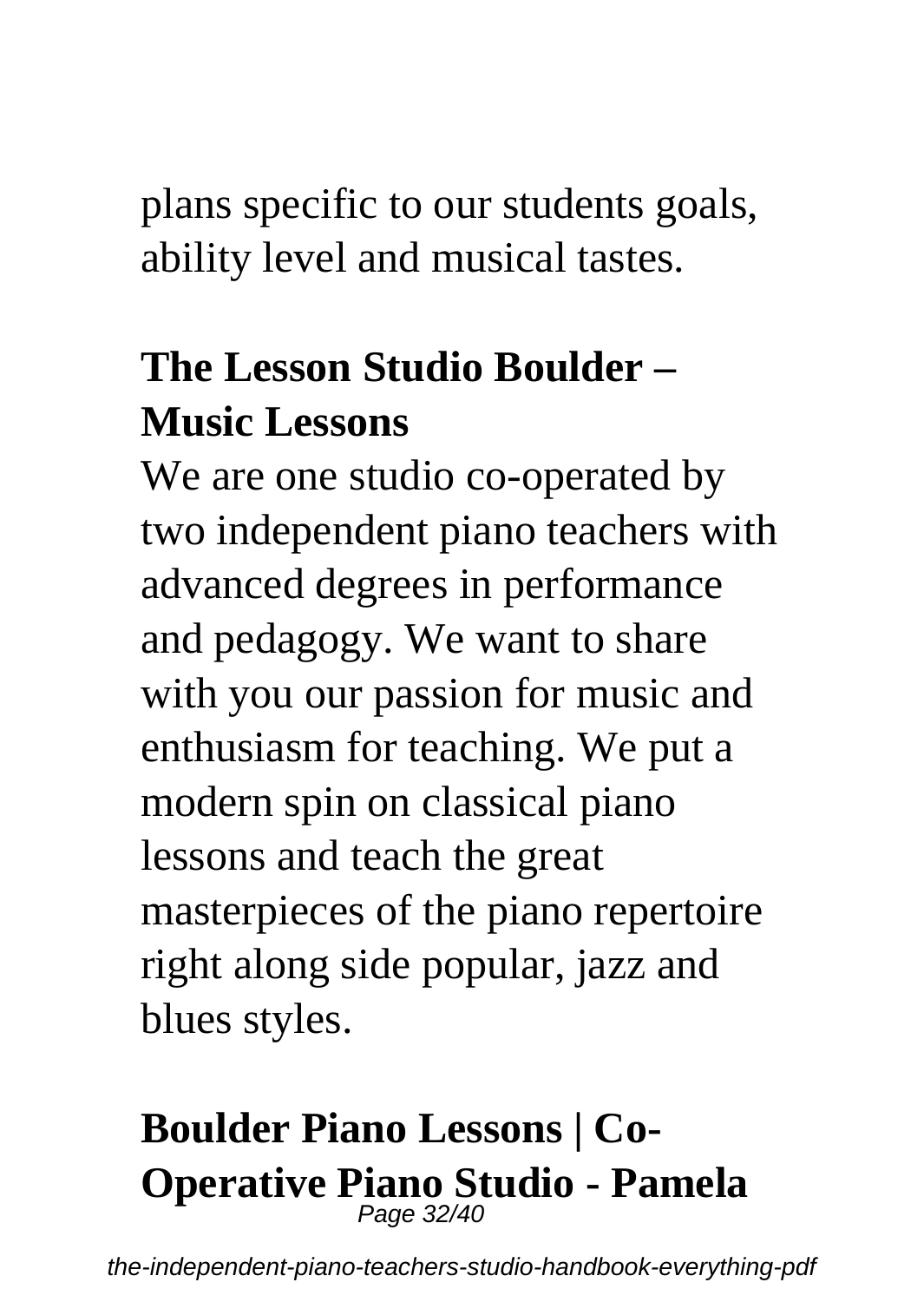#### **...**

Bonnie started piano at age 4, clarinet by third grade, and oboe in the 8th grade. In High School, she played oboe, bagpipes, and saxophone in the jazz band winning the Best Jazz Soloist Award. She also won the Young Artist Competition and played with the Tampa Symphony.

#### **Piano Lessons & Private Teachers Near The Villages, FL ...**

About Independent Studios, LLC In 2005, my mother Cathy and I set out to create a space where I could teach Highland dance and she could house her established piano business. We wanted a comfortable convenient Page 33/40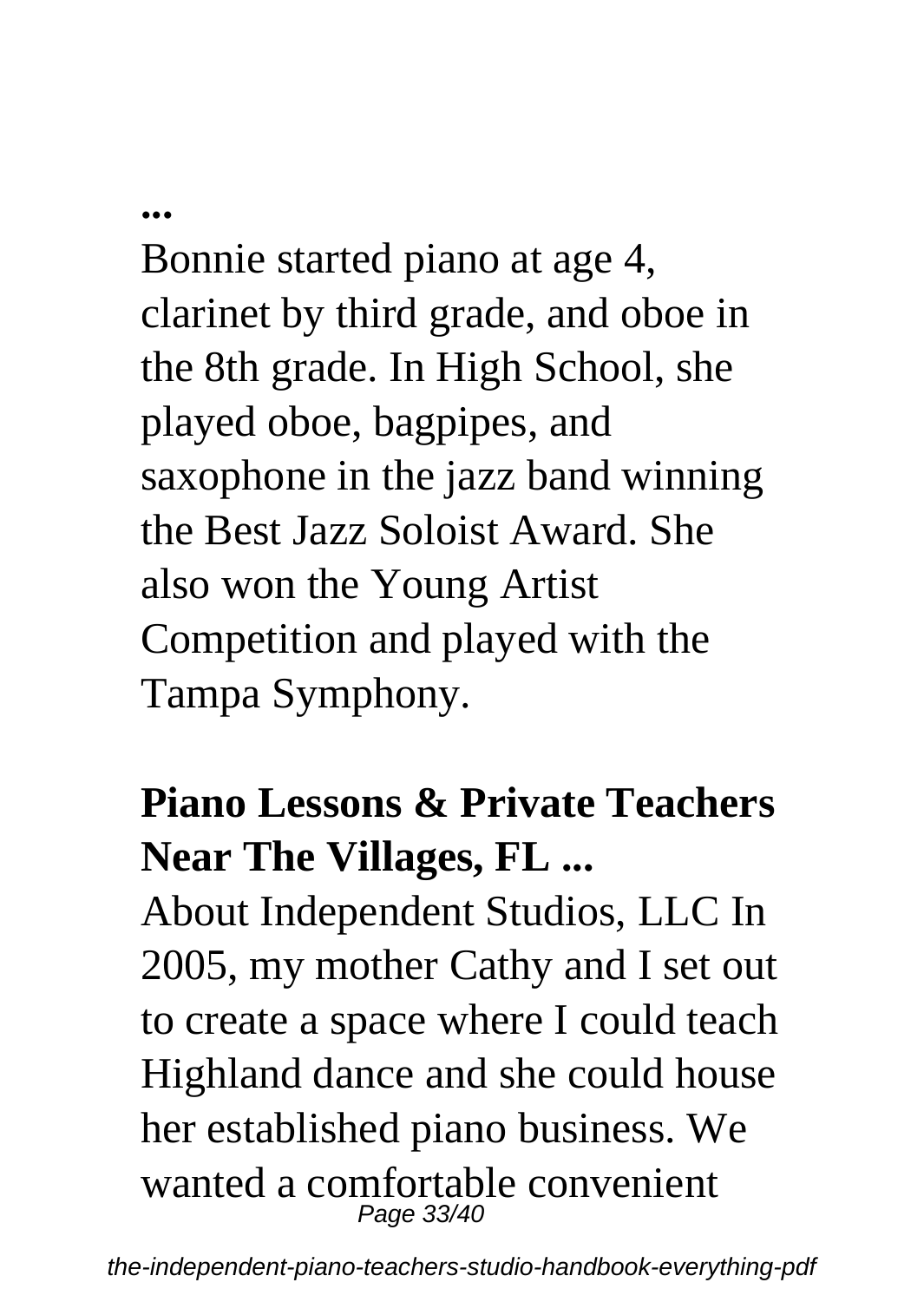studio where families felt welcome, instructors were encouraged and students could grow.

#### **Independent Studios**

Eric Van De Vort, Independent Piano Teacher Weekly piano lessons for adults and school age students during the school year. My teaching calendar follows the Ann Arbor Public School Calendar.

**Van De Vort Piano Studio – Weekly piano lessons for adults ...** Since the beginning in 2008, Elizabeth's Music Studio has been continually growing. Our team now encompasses seasoned experts, such as professional independent music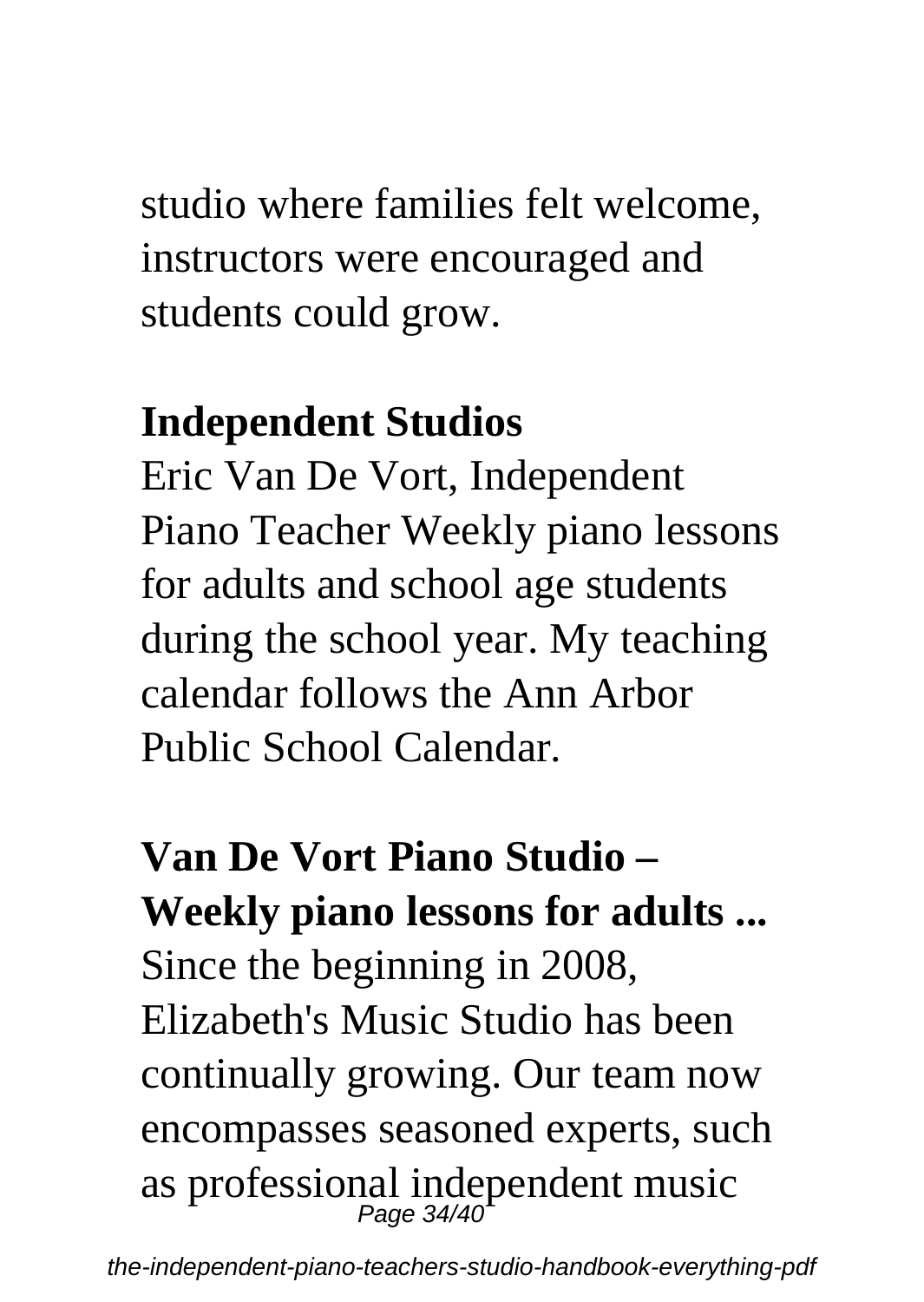teachers, assistant music teachers, technical directors and producers, and office administrators.

#### **Elizabeth's Music Studio - Music Lessons, Piano Lessons ...**

I am a member of the National Guild for Piano Teachers. I have been an independent Teacher since 2006 I incorporate Keyboard/Piano lessons with Music Theory and Music History in my Musical package that I offer @ \$35 a week (1 hour lesson) for Intermediate Students and \$25 a week (each 30 minute lesson) for Beginners Ages 4-6, once or twice per ...

#### **The 10 Best Piano Lessons Near** Page 35/40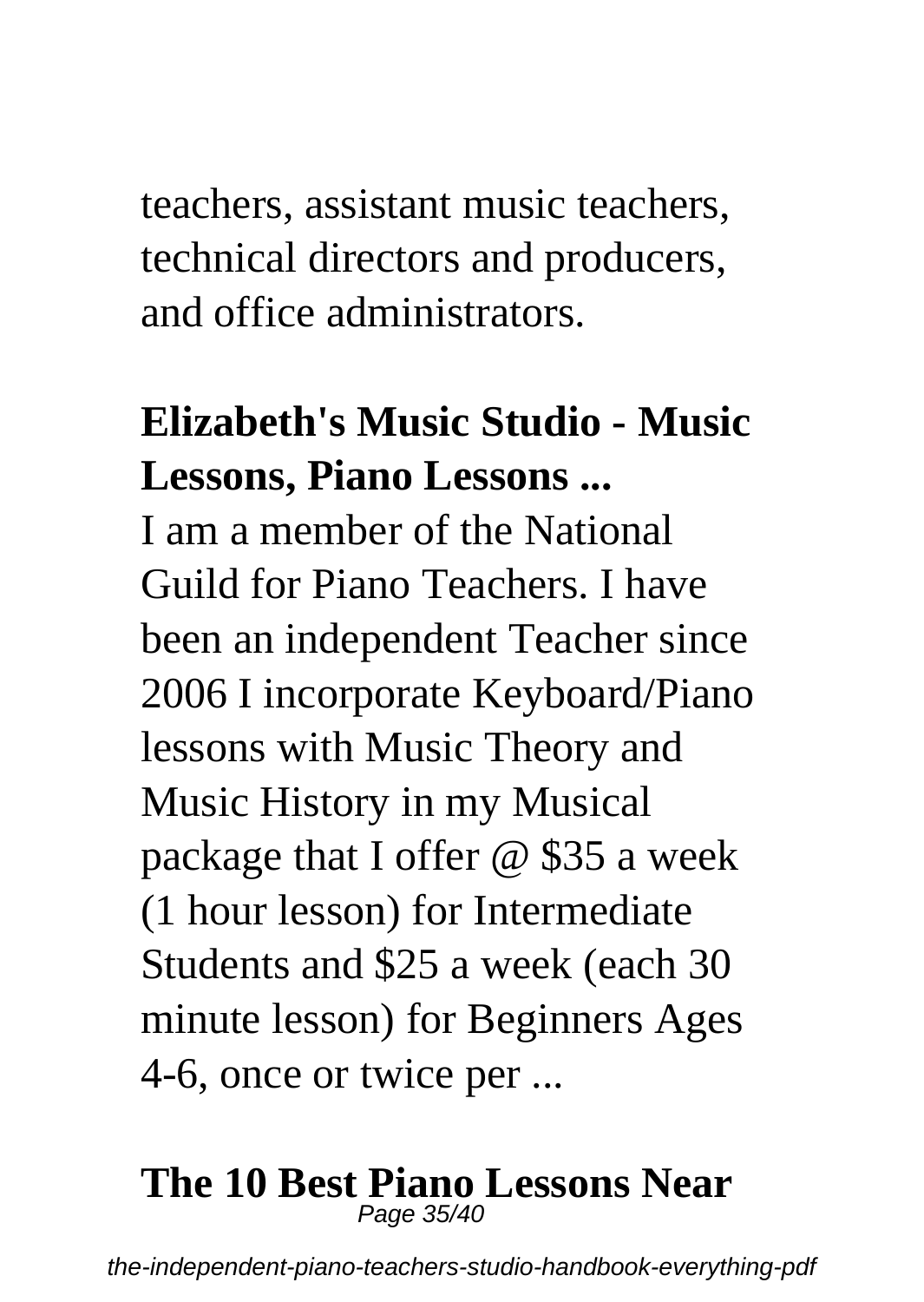### **Me (for All Ages & Levels)**

National certification in teaching all levels of piano. Past president of the Colorado State Music Teachers Association. Crouse, Carolyn 303-466-4786 carolyncrouse@comcast.net Piano Broomfield, CO 80020. Cunningham, Sue 303-469-6185 Piano, Guild Broomfield, CO 80020 Independent teacher of piano; 27 years teaching experience in private studio.

### **Broomfield | BMTA**

The Piano Studio offers music lesson programs for piano, guitar, violin, drums, voice and more in Newmarket and Aurora plus a music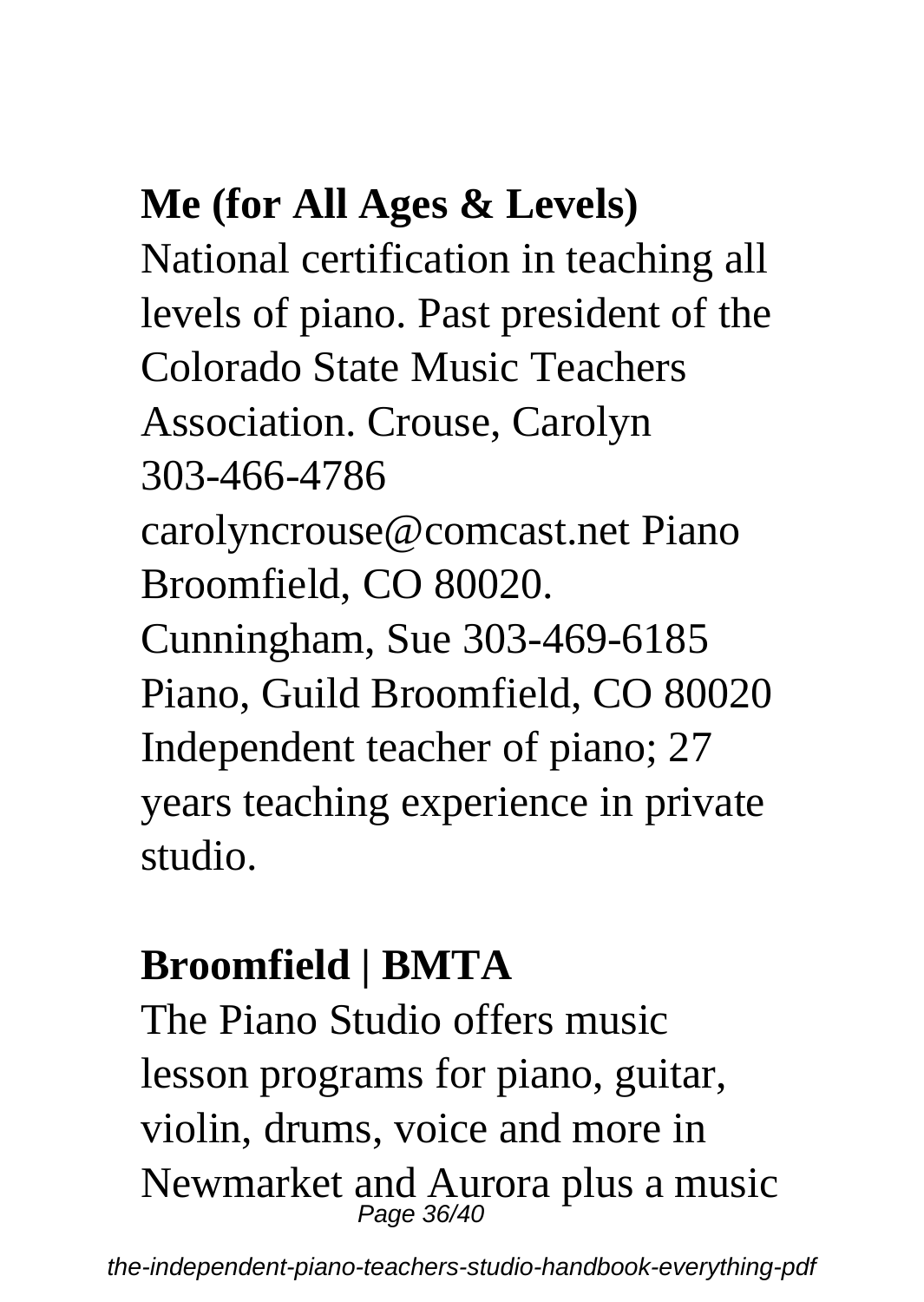and piano store selling Roland digital pianos, guitars, violins, and ukuleles in Newmarket. We are family owned and operated and were recently chosen as the Best Small Business by the local Chamber of Commerce.

#### **The Piano Studio | Newmarket and Aurora, Ontario**

Teaching students age 7 to adult in private and group settings. Preparing students for a lifetime of musical enjoyment. Preparation for recitals, auditions for the National Guild of Piano Teachers ...

# The Independent Piano Teacher's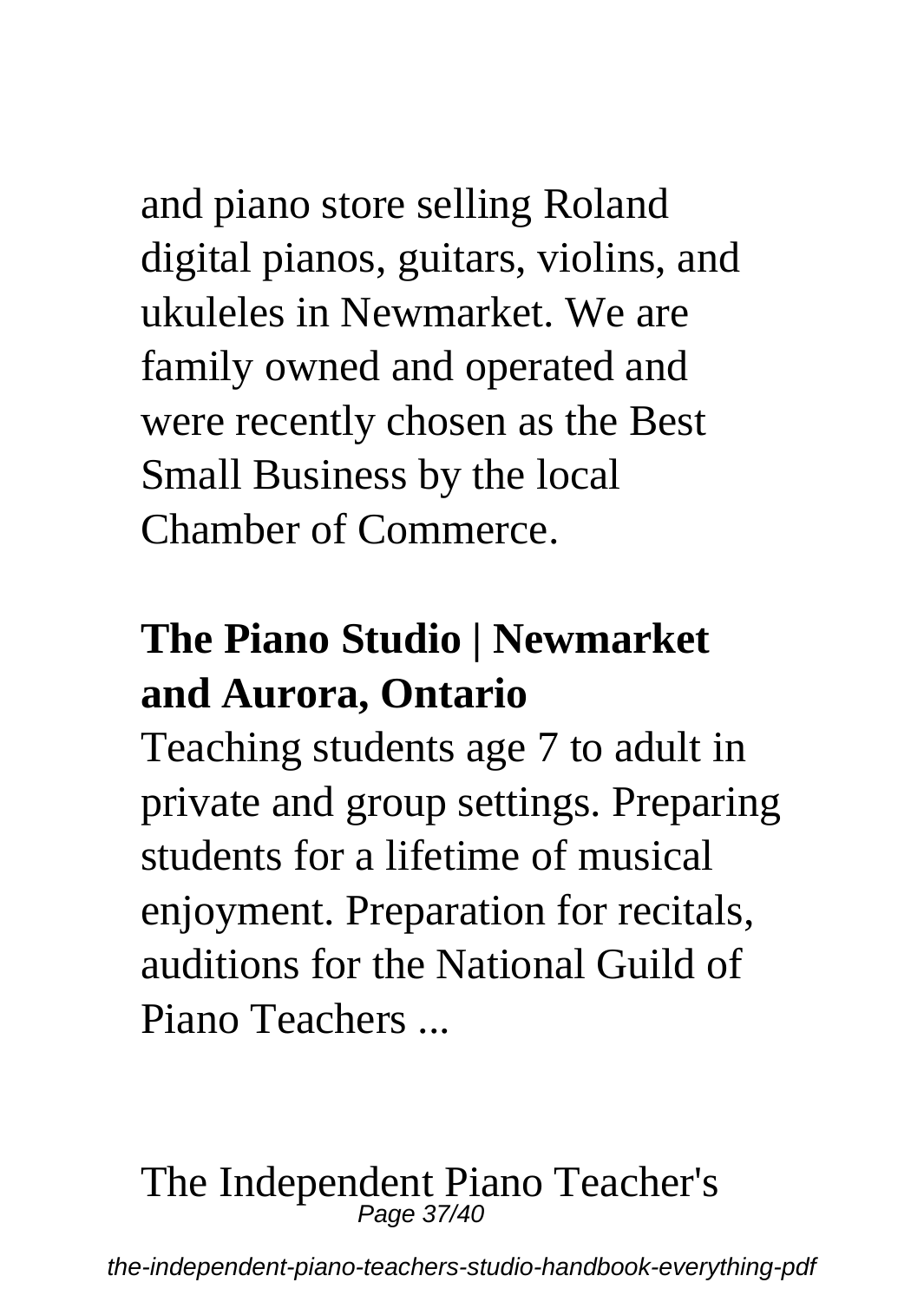### Studio Handbook: Everything You Need to Know for a Successful Teaching Studio [Beth Gigante Klingenstein] on Amazon.com. \*FREE\* shipping on qualifying offers. (Educational Piano Library).

This handy and thorough guide is designed to help the independent piano teacher in all aspects of running his/her own studio.

Teaching students age 7 to adult in private and group settings. Preparing students for a lifetime of musical enjoyment. Preparation for recitals, auditions for the National Guild of Piano Teachers

Independent Studios Page 38/40

...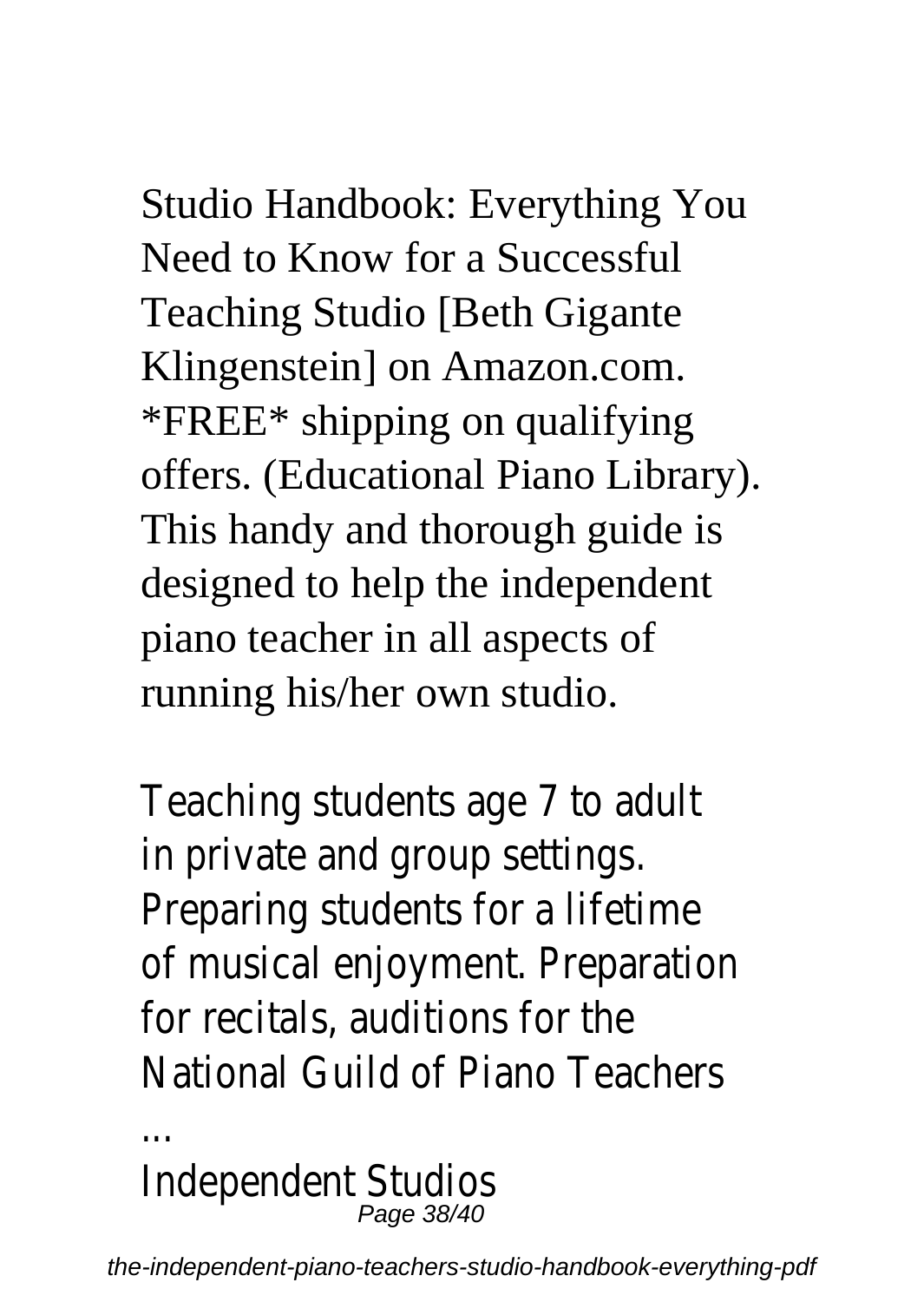#### The Lesson Studio Boulder – Music Lessons

National certification in teaching all levels of piano. Past president of the Colorado State Music Teachers Association. Crouse, Carolyn 303-466-4786 carolyncrouse@comcast.net Piano Broomfield, CO 80020. Cunningham, Sue 303-469-6185 Piano, Guild Broomfield, CO 80020 Independent teacher of piano; 27 years teaching experience in private studio. **Boulder Piano Lessons | Co-Operative Piano Studio - Pamela ...**

The Independent Piano Teacher's Studio Handbook. by Beth

Page 39/40